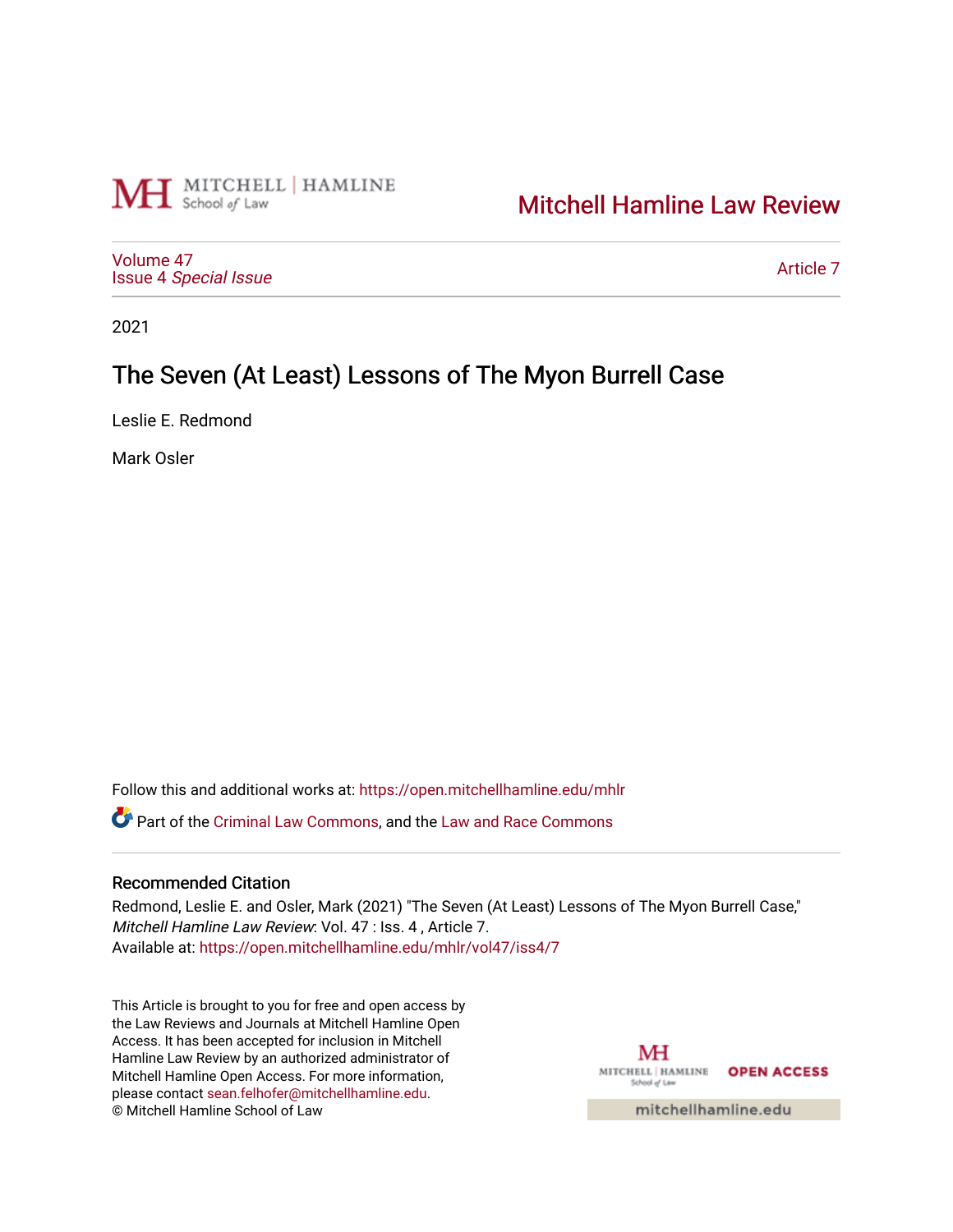# THE SEVEN (AT LEAST) LESSONS OF THE MYON BURRELL CASE

#### Leslie E. Redmond & Mark Osler

# I. INTRODUCTION

For much of the world, 2020 was a troubling year, but few places saw as much uproar as Minnesota. The police killing of George Floyd set off protests in Minnesota and around the world,<sup>[1](#page-1-0)</sup> even as a pandemic and economic downturn hit minority communities with particular force.<sup>[2](#page-1-1)</sup>

But, somehow, the year ended with an event that provided hope, promise, and a path to healing. On December 15, 2020, the Minnesota Board of Pardons granted a commutation of sentence to Myon Burrell, who had been convicted of murder and attempted murder and sentenced to life in prison.[3](#page-1-2) The Burrell case, closely examined, is a Pandora's box containing many of the most pressing issues in criminal justice: racial disparities, the troubling treatment of juveniles, mandatory minimums, the power (and, too often, lack) of advocacy, the potential for conviction and sentencing review units, clemency, and the need for multiple avenues of second-look sentencing. The purpose of this essay is to briefly explore each of these in the context of this one remarkable case, and to use this example to make a crucial point about criminal justice reform: To really make change, many fixes must be pursued at once, through a variety of methods. Just as it took many converging issues to create deep injustice in the Burrell case, there must be many converging paths to reform.

# II. THE MYON BURRELL CASE

Shortly before Thanksgiving in 2002, an eleven-year-old girl named Tyesha Edwards was shot to death while doing homework in the dining

<span id="page-1-0"></span><sup>&</sup>lt;sup>1</sup> Damien Cave, Livia Albeck-Ripka & Iliana Magra, Huge Crowds Around the Globe March in Solidarity Against Police Brutality, N.Y. TIMES, (June 6, 2020), https://www.nytimes.com/2020/06/06/world/george-floyd-global-protests.html.

<span id="page-1-1"></span><sup>&</sup>lt;sup>2</sup> Heather Long, Andrew Van Dam, Alyssa Fowers & Leslie Shapiro, *The COVID-19* Recession is the Most Unequal in Modern U.S. History, WASH. POST (Sept. 30, 2020), https://www.washingtonpost.com/graphics/2020/business/coronavirus-recession-equality/; Joel Neel, Forum: Pandemic's Disproportionate Impact on Minority Communities in U.S. Cities, NPR.ORG (Sept. 30, 2020), https://www.npr.org/sections/healthshots/2020/09/30/917857018/forum-pandemics-disproportionate-impacts-on-minoritycommunities-in-u-s-cities; William F. Marshall III, M.D., Coronavirus Infections by Race: What's Behind the Health Disparities?, MAYO CLINIC (Aug. 13, 2020), https://www.mayoclinic.org/diseases-conditions/coronavirus/expert-answers/coronavirusinfection-by-race/faq-20488802.

<span id="page-1-2"></span><sup>&</sup>lt;sup>3</sup> Leah Asmalash, *He Was Sentenced to Life in Prison While a Teenager. 18 Years* Later, Myon Burrell Walks Free, CNN (Dec. 18, 2020), https://www.cnn.com/2020/12/16/us/myon-burrell-release-trnd/index.html.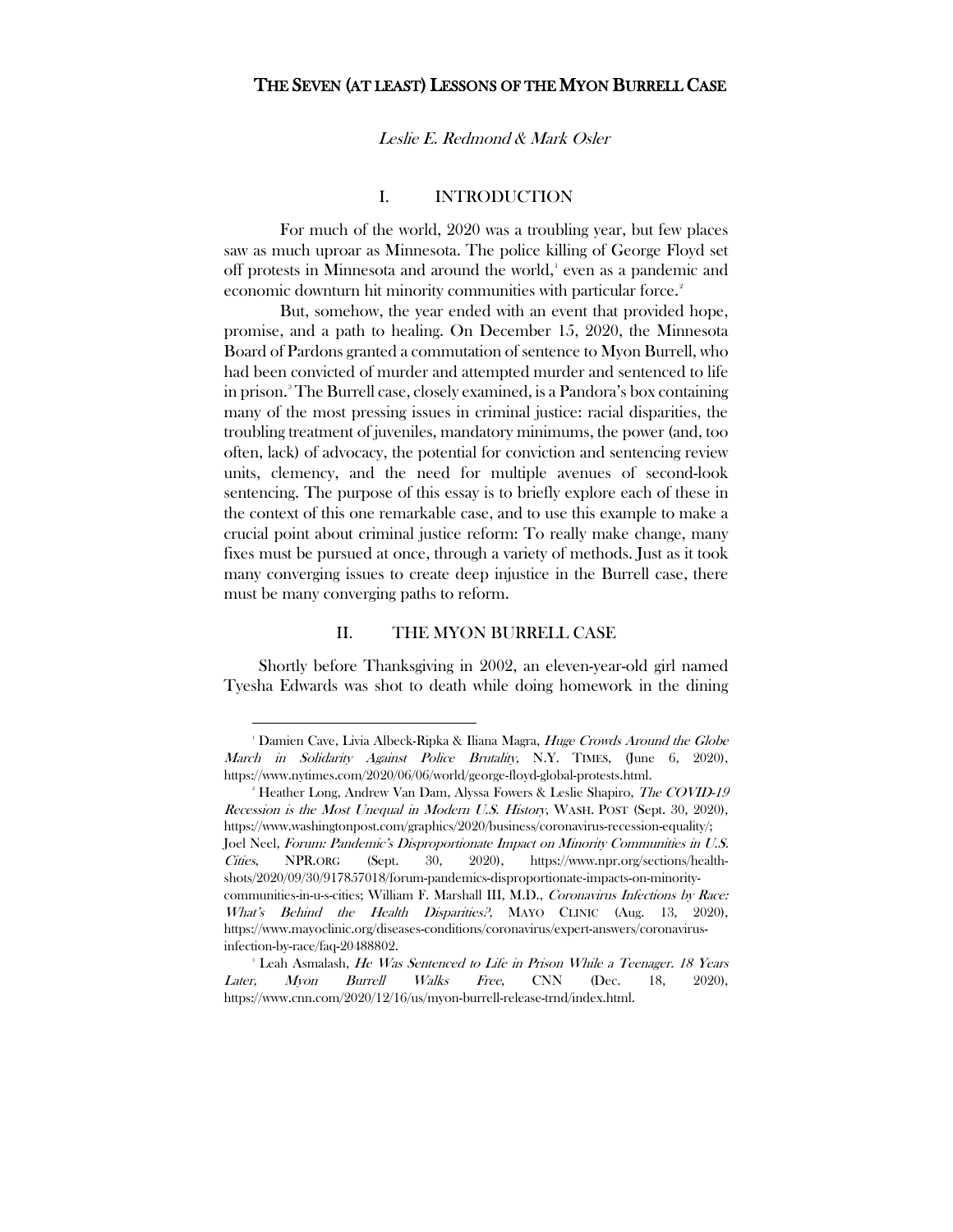room of her home at 3431 Chicago Avenue South in Minneapolis. The intended victim was Timothy Oliver, a seventeen-year-old who was standing outside in front of the house next door.<sup>[4](#page-2-0)</sup>

Oliver named Isaiah ("Ike") Tyson, Hans Williams, and Burrell (whom he knew as "Skits") as those involved in the shooting, and all three were arrested and charged with the murder.<sup>[5](#page-2-1)</sup> Burrell was charged as an adult. Williams pled guilty to second-degree murder for the benefit of a gang, and Tyson pled guilty to second-degree murder and attempted first-degree murder for the benefit of a gang.<sup>[6](#page-2-2)</sup>

Burrell, who denied involvement in the shooting from the time of his arrest, proceeded to trial before a jury and was convicted of first-degree murder and other charges. Oliver was the only eyewitness to testify that Burrell was the shooter.[7](#page-2-3) Myon Burrell was sentenced to life in prison plus 12 months on the first-degree murder for the benefit of a gang charge and a consecutive term of 186 months for the attempted murder for the benefit of a gang of Timothy Oliver.<sup>[8](#page-2-4)</sup>

The conviction was overturned by the Minnesota Supreme Court in May of 2005 because of mistreatment of Myon Burrell during interrogation, among other issues.<sup>[9](#page-2-5)</sup> At re-trial, Burrell elected to forego a jury and have Hennepin County District Judge Charles A. Porter, Jr. serve as the trier of fact. In April of 2008, he was again convicted of murder in the first degree and attempted murder. He was sentenced to life in prison plus 60 months for the murder and a consecutive term of 186 months for the attempted murder of Timothy Oliver.<sup>[10](#page-2-6)</sup> The Minnesota Supreme Court overturned this sentence while affirming the conviction, and at his third and final sentencing Burrell received a life sentence (with parole eligibility after 30 years) plus 12 months for the murder of Tyesha Edwards and a consecutive 180-month term for the attempted murder of Timothy Oliver.<sup>[11](#page-2-7)</sup>

Since Burrell's 2002 arrest, underlying allegations and evidence have shifted markedly. Isaiah ("Ike") Tyson, who testified in his own plea hearing that Burrell was the shooter, testified at the second trial (and has repeated since that time) that he was, in fact, the shooter and that Burrell was not present. Timothy Oliver, who identified Myon Burrell as the shooter at the

 $\overline{a}$ 

<span id="page-2-7"></span> $\mathbb{1}$  Id.

<span id="page-2-2"></span><span id="page-2-1"></span><span id="page-2-0"></span><sup>4</sup> State v. Burrell, 697 N.W.2d 579, 584–80 (Minn. 2005).

 $^{\circ}$  *Id*. at 585.

 $\mathscr{G}$  *Id*. at 588.

 $^7$  Id. at 589.

<span id="page-2-5"></span><span id="page-2-4"></span><span id="page-2-3"></span> $\mathbf{H}$  Id. at 590-91.

 $\mathscr{I}$  Id. at 598–99.

<span id="page-2-6"></span><sup>&</sup>lt;sup>10</sup> Burrell v. State, 858 N.W.2d 779, 782 (Minn. 2015).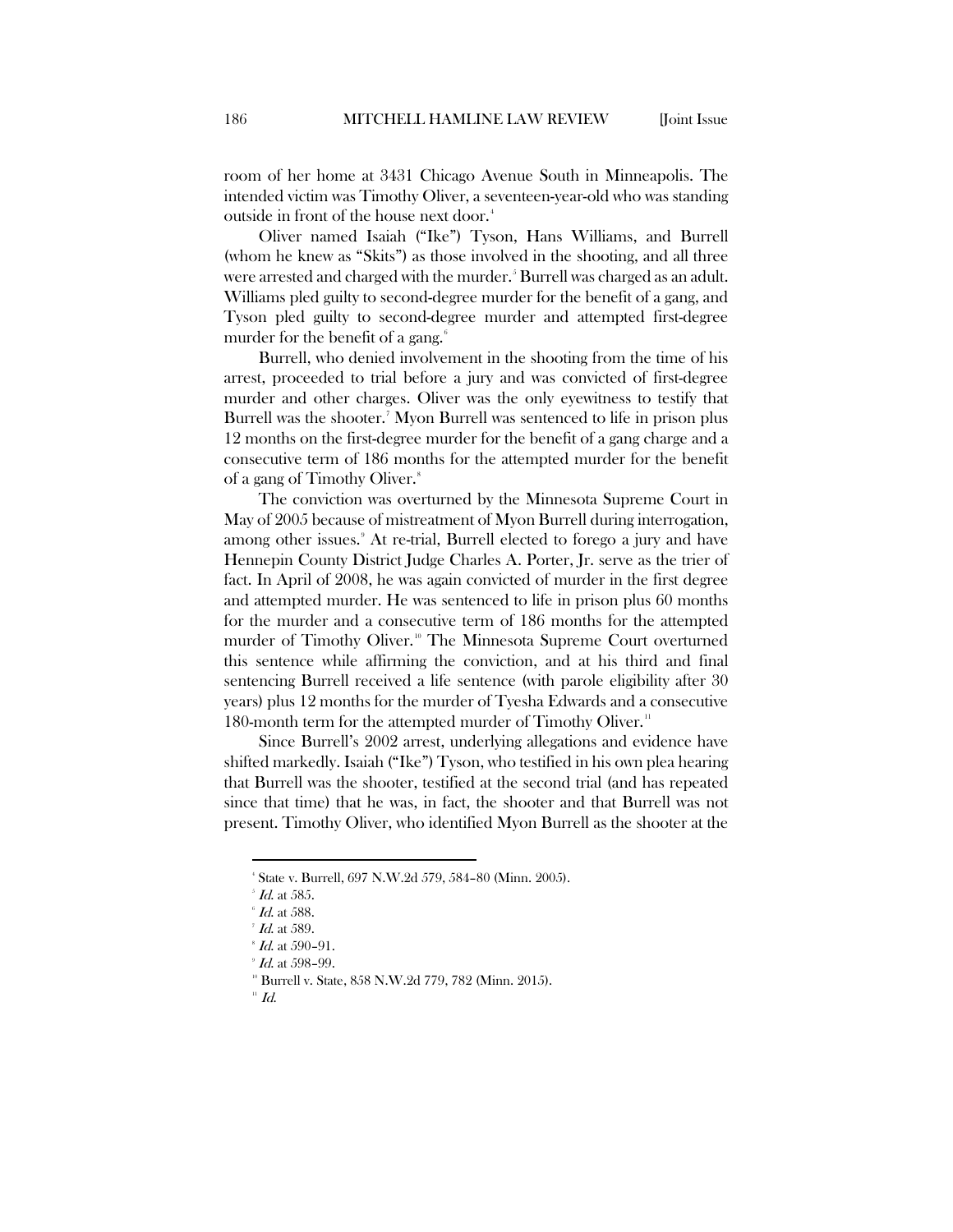first trial, died between the first and second trials.<sup>[12](#page-3-0)</sup> Some witnesses presented by the government at the trials later retracted their claims.

In the spring of 2020, both activists in the community (including coauthor Leslie Redmond) and United States Senator Amy Klobuchar called for an investigation into the conviction and sentence of Myon Burrell.<sup>[13](#page-3-1)</sup> Senator Klobuchar served as the County Attorney for Hennepin County at the time of the first trial.

In response to this call, Laura Nirider, Clinical Professor of Law and Co-Director of the Center on Wrongful Convictions at the Northwestern Pritzker School of Law, and Barry Scheck, Co-Founder of the Innocence Project and Professor of Law at the Benjamin N. Cardozo School of Law at Yeshiva University, convened a panel of national legal experts. Co-author Mark Osler served as the chair of that panel.<sup>[14](#page-3-2)</sup> The 59page Report produced by that independent panel was publicly released on December 8, 2020. It recommended that Burrell be released because "no purpose is served by Burrell's continuing incarceration, and no negative fact overwhelms the imperative of freedom."[15](#page-3-3) One week later, Burrell's commutation was granted and he was released the same day.<sup>16</sup>

### III. THE SEVEN LESSONS OF THE MYON BURRELL CASE

#### A. Race Matters

America is a nation built on the exploitation and criminalization of Black people.<sup>[17](#page-3-5)</sup> Thus every institution, policy, law, and practice must be viewed in a historical context. The American criminal justice system is no exception.<sup>[18](#page-3-6)</sup> The modern criminal justice system reveals the continuation of the criminalization of Black people. In The Souls of Black Folk, W.E.B.

<span id="page-3-1"></span><span id="page-3-0"></span><sup>&</sup>lt;sup>12</sup> Id.<br><sup>13</sup> Stephen Montemayor, *Amy Klobuchar Urges Hennepin County Attorney to* Investigate Myon Burrell Case, MINNEAPOLIS STAR-TRIB. (Mar. 5, 2020), https://www.startribune.com/amy-klobuchar-urges-hennepin-county-attorney-to-investigatemyon-burrell-case/568533312/.

<span id="page-3-2"></span><sup>&</sup>lt;sup>14</sup> MARK OSLER ET AL., REPORT OF THE INDEPENDENT PANEL TO EXAMINE THE CONVICTION AND SENTENCE OF MYON BURRELL (Dec. 8, 2020), https://news.stthomas.edu/wp-content/uploads/2020/12/2020-12-Burrell-Report-Master.pdf [hereinafter Burrell Report].

 $15$  Id. at 5.

<span id="page-3-4"></span><span id="page-3-3"></span><sup>16</sup>Will Wright, Minnesota Releases Myon Burrell, Man Given Life Sentence After a *Murder,* N.Y. TIMES (Dec. 15, 2020), https://www.nytimes.com/2020/12/15/us/myonburrell-released-commuted.html.

<span id="page-3-5"></span><sup>&</sup>lt;sup>17</sup> JOE FEAGIN, HOW BLACKS BUILT AMERICA: LABOR, CULTURE, FREEDOM, AND DEMOCRACY (2015).

<span id="page-3-6"></span><sup>&</sup>lt;sup>18</sup> Becky Pettit & Bruce Western, *Mass Imprisonment and the Life Course: Race and* Class Inequality in U.S. Incarceration, 69 AM. SOCIO. REV. 151, 162 (2004).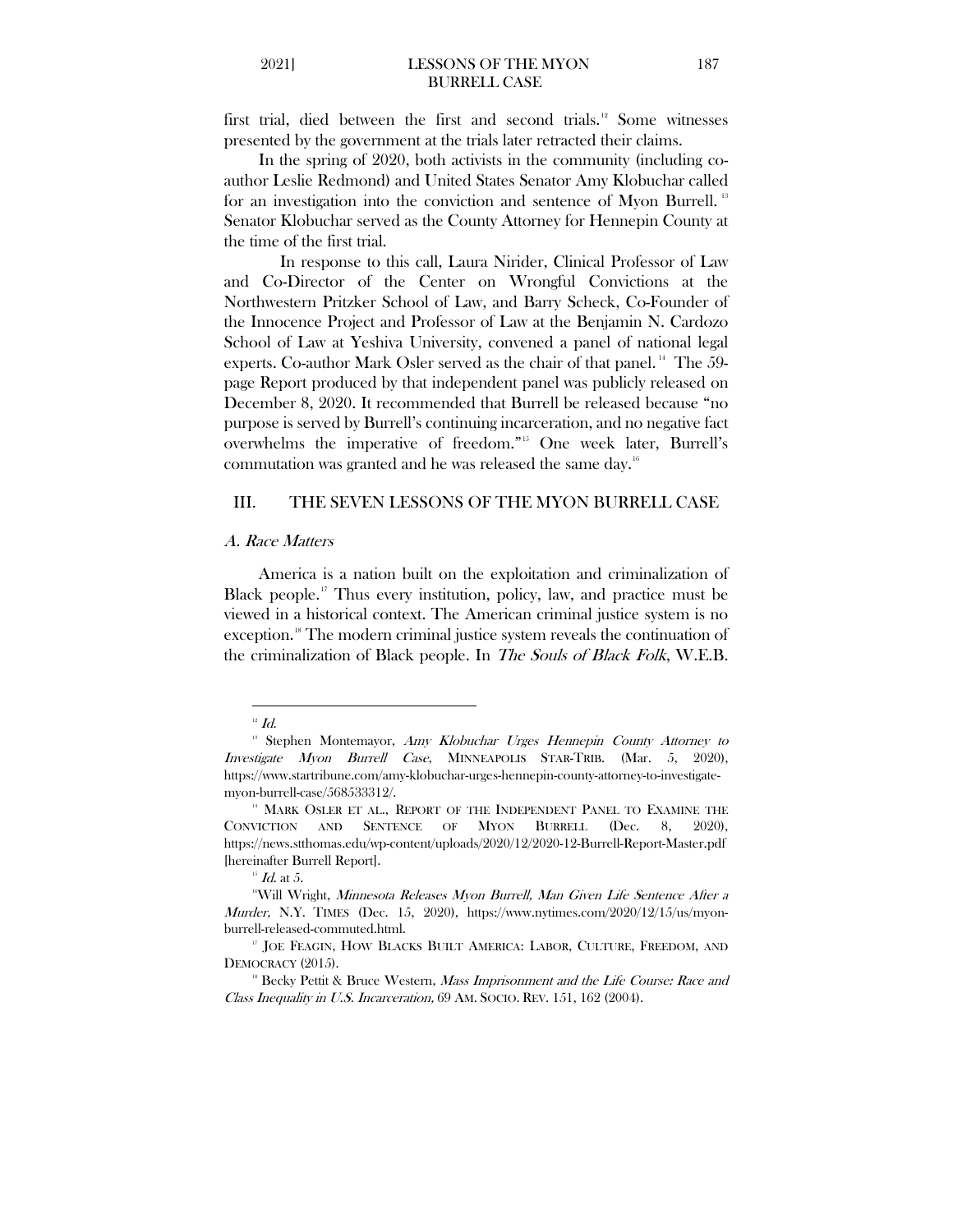Du Bois asked, "How does it feel to be a problem?"[19](#page-4-0) This becomes the question to Myon Burrell and other Black youth who are disproportionately impacted by the juvenile justice system.<sup>[20](#page-4-1)</sup>

In the United States, it is impossible to talk about Myon Burrell's case without acknowledging the critical role racial disparities play in the criminal justice system.<sup>[21](#page-4-2)</sup> The criminal justice system was designed in an effort to control and discipline the population.<sup>[22](#page-4-3)</sup> Ironically, this same criminal justice system was rooted in efforts to achieve rehabilitation rather than punishment.<sup>[23](#page-4-4)</sup>

The criminal justice system has been used as a vehicle to force Black people into second-class citizenship, a concept Michelle Alexander addresses in her book *The New Jim Crow*.[24](#page-4-5) Until his recent release, Myon Burrell was dehumanized and his image was used as a symbol for what is wrong with the Black community by the media and prosecutors. In 2002, after the murder of Tyesha Edwards, Burrell was never viewed as a sixteenyear-old teenager or even a human being whose life mattered. Myon was limited to the labels of "criminal" and "murderer."

Within the four corners of the Burrell case, there was a hidden but striking example of the way race matters, particularly in the way Black men are viewed. The public properly was made well aware of the tragic loss of eleven-year-old Tyesha Edwards in the shooting for which Burrell was convicted. However, the intended target of the bullet—Timothy Oliver, who had a round go through the leg of his pants—was not accorded the status of "victim" at the trial or in the public eye.<sup>[25](#page-4-6)</sup> There was no allegation that Oliver was involved in doing anything other than standing there at the time of the shooting. He was reputed to have instigated the conflict merely by making

<span id="page-4-0"></span><sup>&</sup>lt;sup>19</sup> W.E.B. DU BOIS, THE SOULS OF BLACK FOLK, (Henry Louis Gates ed., Oxford University Press 2007) (1903).

<span id="page-4-1"></span> $^{20}$  Artika Tyner, *The Emergence of the School-to-Prison Pipeline*, A.B.A. (Jun. 1, 2014), https://www.americanbar.org/groups/gpsolo/publications/gpsolo\_ereport/2014/june\_2014/t he\_emergence\_of\_the\_school-to-prison\_pipeline/ ("children of color are more likely to be referred out of the classroom and receive harsher punishment for their actions").

<span id="page-4-3"></span><span id="page-4-2"></span><sup>&</sup>lt;sup>21</sup> Pettit, *supra* note 18, at 162.<br><sup>22</sup> Pedro Noguera, *Preventing and Producing Violence: A Critical Analysis of Responses* to School Violence, 65 HARV. EDUC. REV. 189 (1995).

<sup>23</sup> RACHEL ELISE BARKOW, PRISONERS OF POLITICS 56 (2019).

<span id="page-4-5"></span><span id="page-4-4"></span><sup>24</sup>MICHELLE ALEXANDER, THE NEW JIM CROW: MASS INCARCERATION IN THE AGE OF COLORBLINDNESS (2010).

<span id="page-4-6"></span> $25$  The Murder of 11-Year-Old Tyesha Edwards by Myon Burrell, HENNEPIN CNTY. ATT'Y., https://www.hennepinattorney.org/news/news/2020/February/myon-burrellstatement (Sentencing Transcript, 2003, on file with the authors. As recently as 2020, the prosecutors in the case publicly described Oliver only as a "rival gang member").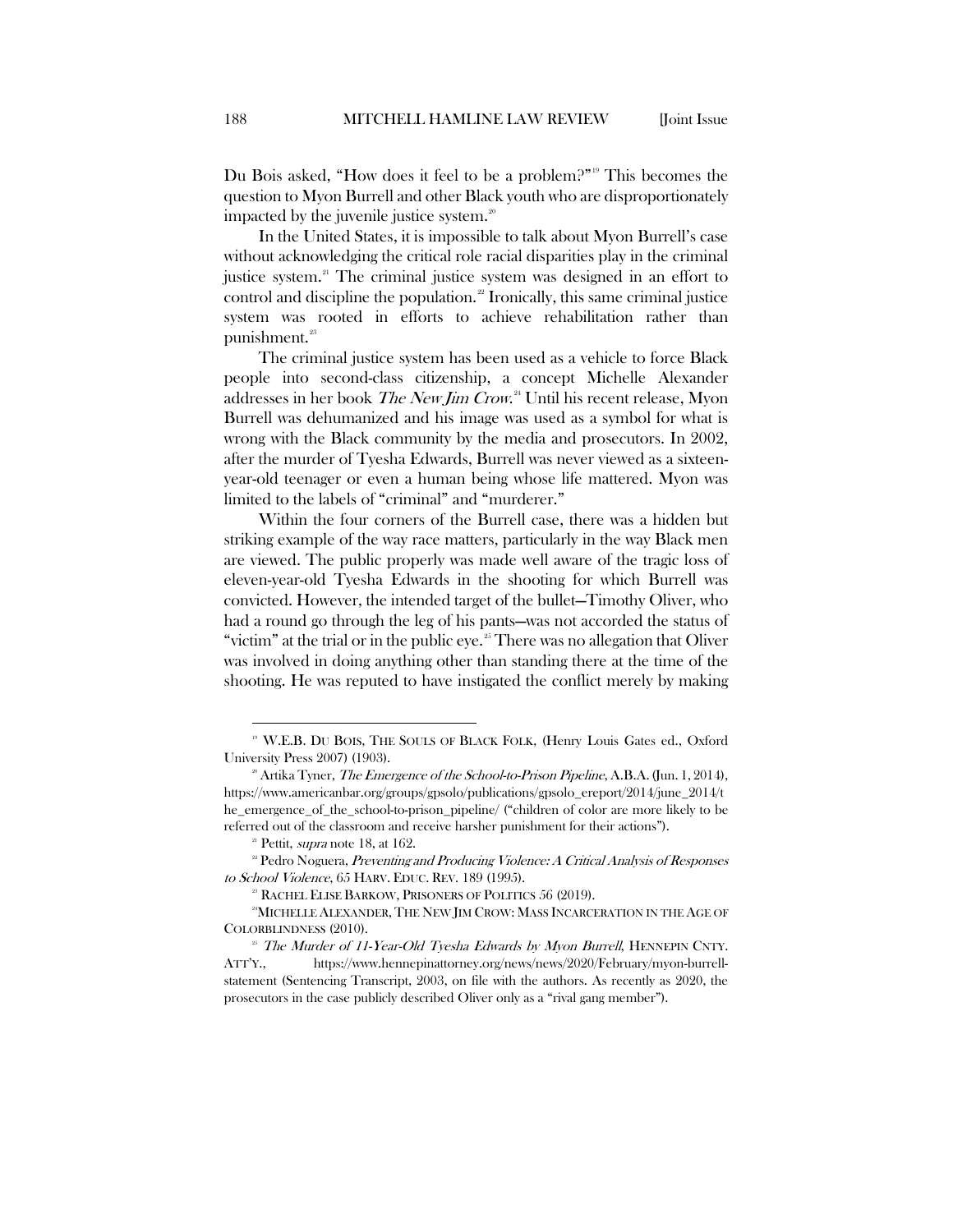faces ("mean mugged") at people associated with Burrell.<sup>[26](#page-5-0)</sup>

When Oliver was shot dead in the street a year later, a story on the case focused almost exclusively on gang membership and Oliver's relationship to the Burrell case.<sup>[27](#page-5-1)</sup> The article was titled "Bullets Find Teen Who Had Cheated Death.<sup>[28](#page-5-2)</sup>

The failure to recognize Oliver as a victim of the crime, or even as a juvenile like Edwards and Burrell, is telling. While Tyesha Edwards was viewed accurately as an "innocent" victim, Oliver was seen as a non-victim who "cheated death," despite the fact that he was a seventeen-year-old who was shot at while talking to someone in front of a house, allegedly for making mean faces at them. Does race matter in the way this Black child was viewed? The answer to that question is clearly laid out in 400 years of American history.

#### B. Juvenile Offenses Are Different

Recently, there has been serious national and local attention on the importance of criminal justice reform and the call to action to end mass incarceration. However, there is a need to focus on the juvenile justice system within that larger framework.

The juvenile justice system is intended to recognize the youthfulness and potential futures of children. [29](#page-5-3) Unfortunately, this consideration was not given to Myon Burrell and is still not given to many other young Black youth. Myon's case reminds us of the purpose of the juvenile justice system and that we cannot afford to throw away our youth.

In 1899, the first juvenile court system was established in Chicago, Illinois.[30](#page-5-4) The court desired to rehabilitate rather than punish juvenile offenders.<sup>[31](#page-5-5)</sup> Juvenile courts were based on the legal doctrine of parens patriae, which means "parent of the country." [32](#page-5-6) This doctrine gave the state the power to serve as guardian over juveniles.

In 1940, researcher Mary Huff Diggs surveyed juvenile courts across the country.[33](#page-5-7) Diggs found what we now call "disproportionate minority

<sup>&</sup>lt;sup>26</sup> State v. Burrell, 772 N.W.2d 459, 462 (Minn. 2009).

<span id="page-5-1"></span><span id="page-5-0"></span><sup>&</sup>lt;sup>27</sup> David Chanen & Howie Padilla, *Bullets Find Teen Who Had Cheated Death*, MINNEAPOLIS STAR TRIB. (Jan. 29, 2004), https://www.startribune.com/jan-29-2004-bulletsfind-teen-who-had-cheated-death/196779051/.<br><sup>28</sup> *Id.* 29 *Youth in the Justice System: An Overview*, JUVENILE LAW CENTER,

<span id="page-5-4"></span><span id="page-5-3"></span><span id="page-5-2"></span>https://jlc.org/youth-justice-system-overview.<br><sup>30</sup> Perry L. Moriearty, *Combating the Color-Coded Confinement of Kids: An Equal* 

Protection Remedy, 32 N.Y.U. REV. L. & SOC. CHANGE 285, 294 (2008).

 $^{31}$  *Id.* at 286.

<sup>&</sup>lt;sup>32</sup> Parens Patriae, BLACK'S LAW DICTIONARY (11th ed. 2019).

<span id="page-5-7"></span><span id="page-5-6"></span><span id="page-5-5"></span><sup>&</sup>lt;sup>33</sup> Tamar R. Birckhead, *The Racialization of Juvenile Justice and the Role of the* Defense Attorney, 58 B.C. L. REV. 379, 401 (2017).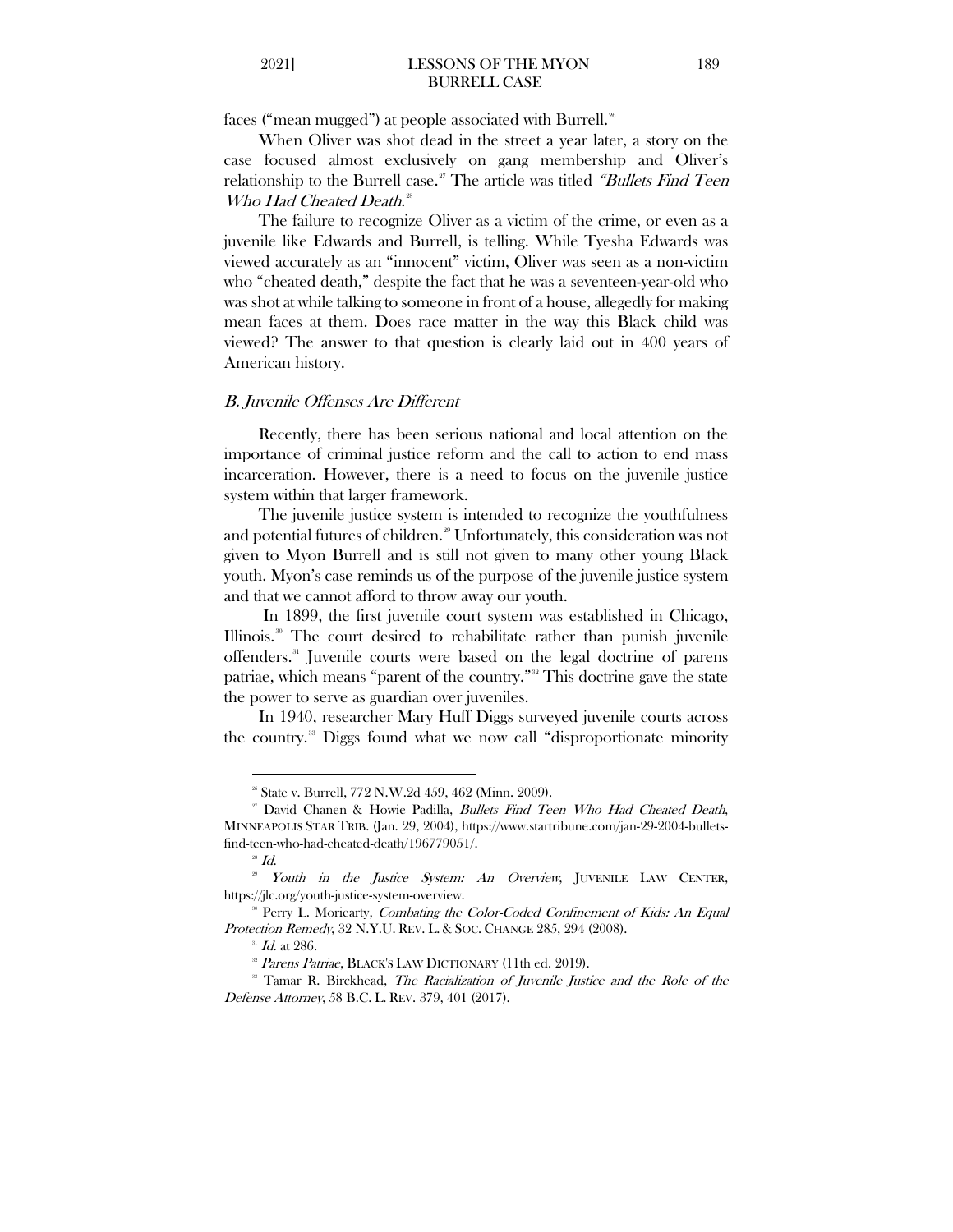contact." [34](#page-6-0) She found that Black children were coming into contact with courts at a younger age, were less likely to have cases dismissed, and were committed to an institution, referred to an agency or individual much more frequently than White youth were. [35](#page-6-1) Historically, these disparities can be attributed to intentional and blatantly race-based policies.<sup>[36](#page-6-2)</sup>

Pursuant to Minnesota statutes, the juvenile justice system is "a civil proceeding designed to protect the child from the consequences of his or her own conduct, develop individual responsibility for unlawful behavior, rehabilitate him or her, and, at the same time, promote public safety."<sup>[37](#page-6-3)</sup> The juvenile court has jurisdiction over individuals under the age of 18 who engage in unlawful conduct.<sup>[38](#page-6-4)</sup>

The purpose of the laws relating to children alleged or adjudicated to be delinquent is to "promote the public safety and reduce juvenile delinquency by maintaining the integrity of the substantive law prohibiting certain behavior and by developing individual responsibility for lawful behavior."<sup>[39](#page-6-5)</sup> Juvenile court systems should pursue this purpose by means that are "fair and just, that recognize the unique characteristics and needs of children, and that give children access to opportunities for personal and social growth."<sup>[40](#page-6-6)</sup>

The state struggles with a disproportionate amount of youth of color involved in the juvenile justice system. In fact, Minnesota disparities are both "higher than national levels and more severe in magnitude than those of many comparable states."<sup>[41](#page-6-7)</sup> This means that the adverse effects of having a juvenile delinquency record disproportionately impact youth of color.<sup>[42](#page-6-8)</sup> In Minnesota, Black youth are four times more likely to be arrested, two times more likely to be referred to adult court, and 50% less likely to be sentenced

<span id="page-6-0"></span><sup>&</sup>lt;sup>34</sup> Alex R. Piquero, *Disproportionate Minority Contact*, 18 FUTURE CHILD. 59, 59-79 (2008) (noting that Black youth are overrepresented at almost every stage of the juvenile justice system).

<span id="page-6-1"></span><sup>&</sup>lt;sup>35</sup> Mary Huff Diggs, The Problems and Needs of Negro Youth as Revealed by Delinquency and Crime Statistics, 9 J. NEGRO EDUC., 311, 313–316 (1940).

<span id="page-6-2"></span><sup>&</sup>lt;sup>36</sup> NATIONAL RESEARCH COUNCIL, REFORMING JUVENILE JUSTICE: A DEVELOPMENTAL APPROACH (Richard J. Bonnie et al. eds., 2013), https://www.nap.edu/read/14685/chapter/10.<br><sup>37</sup> MINN. STAT. § 260B.001, subd. 2 (2020).<br><sup>38</sup> *Id.* (There is a difference between unlawful conduct and misbehavior. Laws such as

<span id="page-6-8"></span><span id="page-6-7"></span><span id="page-6-6"></span><span id="page-6-5"></span><span id="page-6-4"></span><span id="page-6-3"></span><sup>% &</sup>quot;disturbing the peace" have made it hard to tell the difference).<br>
" $\frac{d}{d}$ ."<br>
" $\frac{Id}{d}$ .<br>
" $\frac{Id}{d}$ .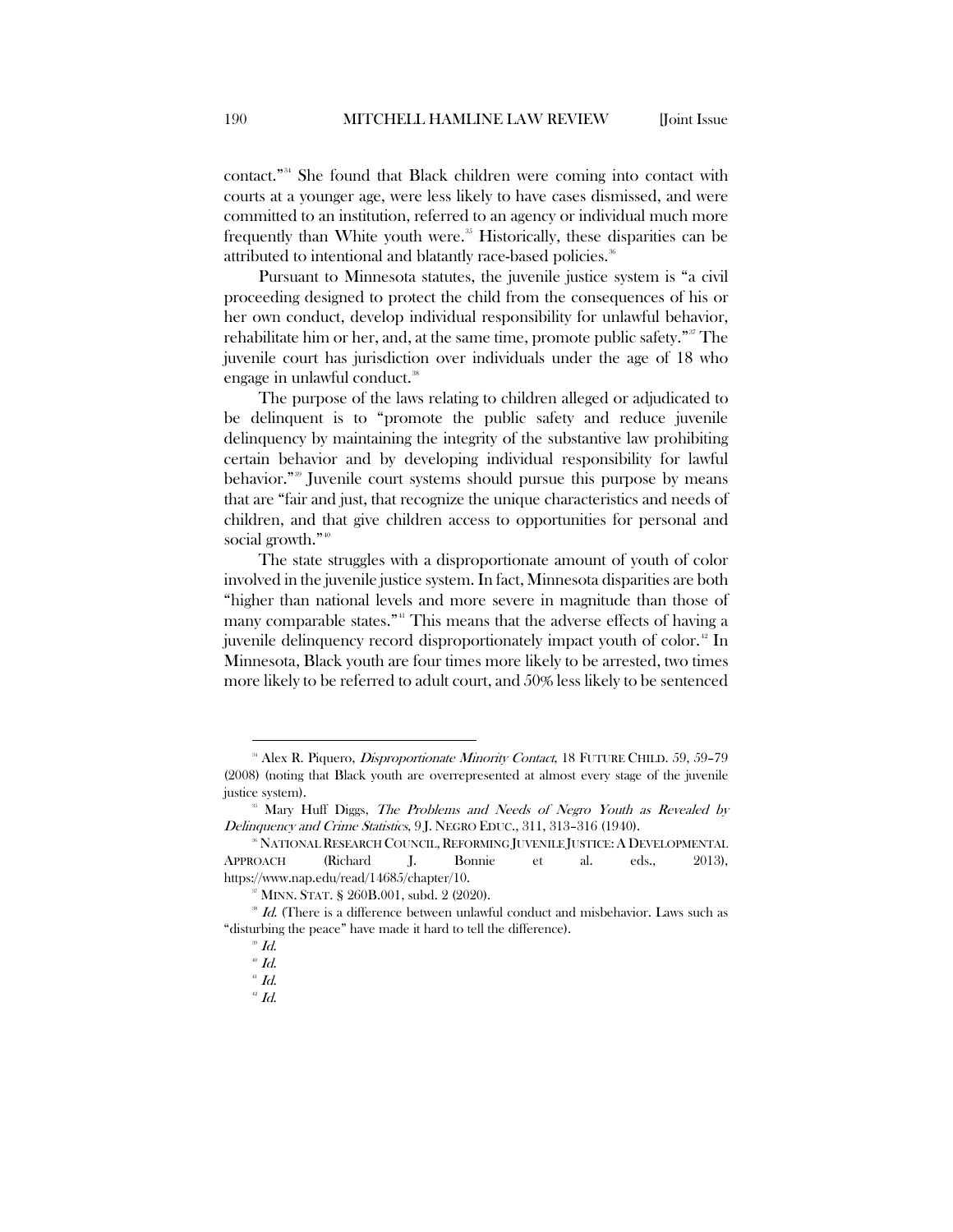directly to probation.<sup>[43](#page-7-0)</sup> Many factors contribute to overrepresentation of youth of color in system involvement, including inequitable distribution of resources in communities, bias within policies and practices of juvenile justice agencies, and underlying social conditions of communities, especially poverty.<sup>[44](#page-7-1)</sup>

# C. The Problem of Mandatory Minimums

 Myon Burrell, a juvenile who either was not involved in the shooting of Tyesha Edwards or (at worst) was goaded into it by adults,<sup>[45](#page-7-2)</sup> received a life sentence plus a term of years because of the operation of mandatory minimums.

First, even though no one alleges that anyone was shooting at Tyesha Edwards (Timothy Oliver was clearly the target), Burrell was convicted of first-degree murder under a theory of premeditation and transferred intent.<sup>[46](#page-7-3)</sup> The first-degree murder statute allows for only one, mandatory, sentence: life in prison.<sup>[47](#page-7-4)</sup>

Two other mandatory sentences applied to Burrell as well: he was ultimately sentenced to 12 months concurrent to the life term on the murder charge because the crime was allegedly for the benefit of a gang, and 6 months on the attempted murder charge for the same reason.<sup>[48](#page-7-5)</sup>

A life sentence plus a term of years—even with the possibility of parole after three decades—is a remarkably harsh mandatory sentence in these circumstances, which included a sixteen-year-old defendant,<sup>[49](#page-7-6)</sup> unstable testimony, and two judgments that were overturned by the state's Supreme

<span id="page-7-0"></span><sup>&</sup>lt;sup>43</sup> U.S. DEP'T OF JUSTICE, DISPROPORTIONATE MINORITY CONTACT TECHNICAL ASSISTANCE MANUAL (2009), https://www.sedgwickcounty.org/media/24941/ojjdp-dmctechnical-assistance-manual-july-2009.pdf.

 $^{44}$  *Id.*<br> $^{45}$  Burrell Report, *supra* note 14, at 14.

<span id="page-7-3"></span><span id="page-7-2"></span><span id="page-7-1"></span> $*$  Under Minnesota law, premeditation is transferrable; MN 609.185(a)(1) allows that first degree murder exists if the defendant "causes the death of a human being with premeditation and with intent to effect the death of the person or another." [emphasis added] MINN. STAT. § 609.185(a)(1) (2020).

<span id="page-7-4"></span><sup>&</sup>lt;sup> $\sigma$ </sup> MINN. STAT. § 609.185 (2020). Currently, a conviction for premeditated first-degree murder is life without the possibility of parole. However, at the time Burrell was sentenced, parole after 30 years was possible, and this was contemplated at his sentencing. Burrell Sentencing Transcript, May 1, 2008, p. 1812.<br>
<sup>\*</sup> These add-ons went through several permutations in the course of appeals in this case,

<span id="page-7-5"></span>and ultimately were determined by the Minnesota Supreme Court. Burrell v. State, 858 N.W. 2d 779, 781-782 (Minn. 2015).

<span id="page-7-6"></span><sup>49</sup> Because youth are especially prone to change as they mature, mandatory minimums are particularly problematic when applied to them. Suzanne S. La Pierre & James Dold, The Evolution of Decency: Why Mandatory Minimum and Presumptive Sentencing Schemes Violate the Eighth Amendment for Child Offenders, 27 VA. J. SOC. POL'Y & L. 165, 168–75 (2020).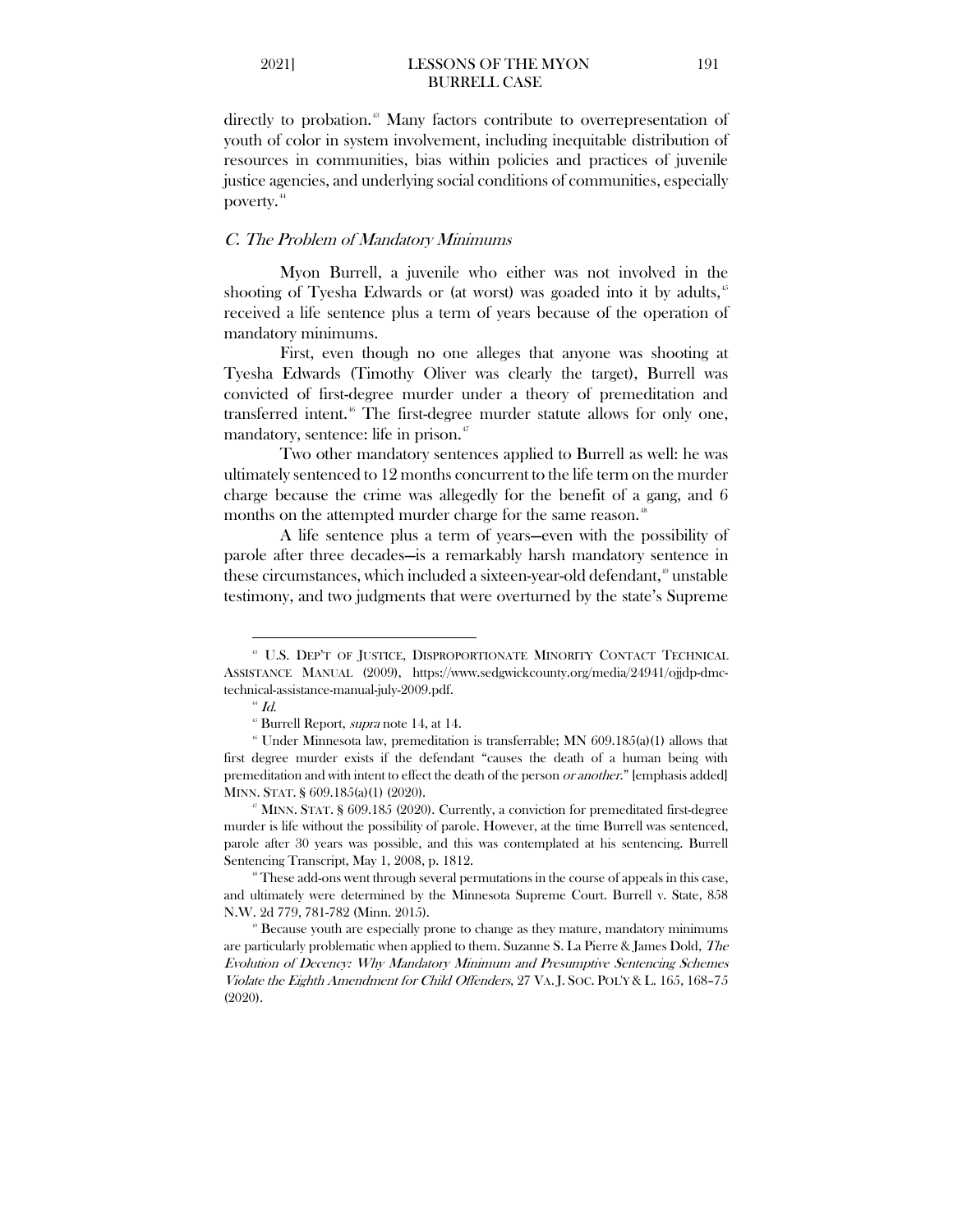Court. But in the end, this was a sentence required by the statute.

In short, mandatory sentences flatten narratives; the things that make a case and the people involved distinctive are lost, and everything is reduced to simply the label applied to the crime. Not all first-degree murders or the people convicted are the same, but the law demands the same sentence for all. Distinctions between different people and situations are lost, and with it goes human dignity.

One troubling aspect of mandatory minimums is that they shift discretion from judges to prosecutors—because mandatory minimum sentences are tied to the charge of conviction, it is the prosecutor's power to choose the charge that determines the sentence. Unlike judges, who rule on sentencing in a public way that is made accountable through appeals, prosecutors are largely unaccountable for charging decisions and make them in the opaque setting of their office. Professor Stuntz critiqued this with a sharply honed edge: "harsh sentencing statutes give prosecutors the ability to define their own sentencing rules."<sup>[50](#page-8-0)</sup>

And so it was for Myon Burrell. Why was he charged with firstdegree murder? Because that is what the prosecutors chose, knowing the potential sentence. He could have been charged with second-degree murder, $51$  under a theory of transferred intent, or of third-degree murder $52$ as reckless. There is a lazy assumption that prosecutors always bring forth the most serious charge, but that simply isn't true. In fact, in the majority of cases in the United States, a less serious charge is brought as part of a plea agreement—and the only difference is that the person in that case chooses not to exercise their constitutional right to a trial. Even within the four squares of the Burrell case, this is true: the two adults involved with the crime, the ones who would have had sway over the child, Burrell, both pled guilty to second-degree murder and avoided the mandatory sentence of life in prison.<sup>[53](#page-8-3)</sup>

The Burrell case brings to the surface the cruel advantage that mandatory minimums give to prosecutors: It allows them both to jack up sentences (as with Burrell) and to lower them (as with the adults involved) as political motivations or personal instincts—rather than justice—demand, all while under no requirement to divulge their reasons for doing so.

<span id="page-8-3"></span><span id="page-8-2"></span><span id="page-8-1"></span><span id="page-8-0"></span><sup>&</sup>lt;sup>30</sup> William Stuntz, *The Pathological Politics of Criminal Law*, 100 MICH. L. REV. 505, 595 (2001).

<sup>51</sup> MINN. STAT. § 609.19 (2020).

 $\frac{28}{3}$  MINN. STAT. § 609.195 (2020).<br> $\frac{25}{3}$  State v. Burrell, 697 N.W.2d 579, 588 (Minn. 2005).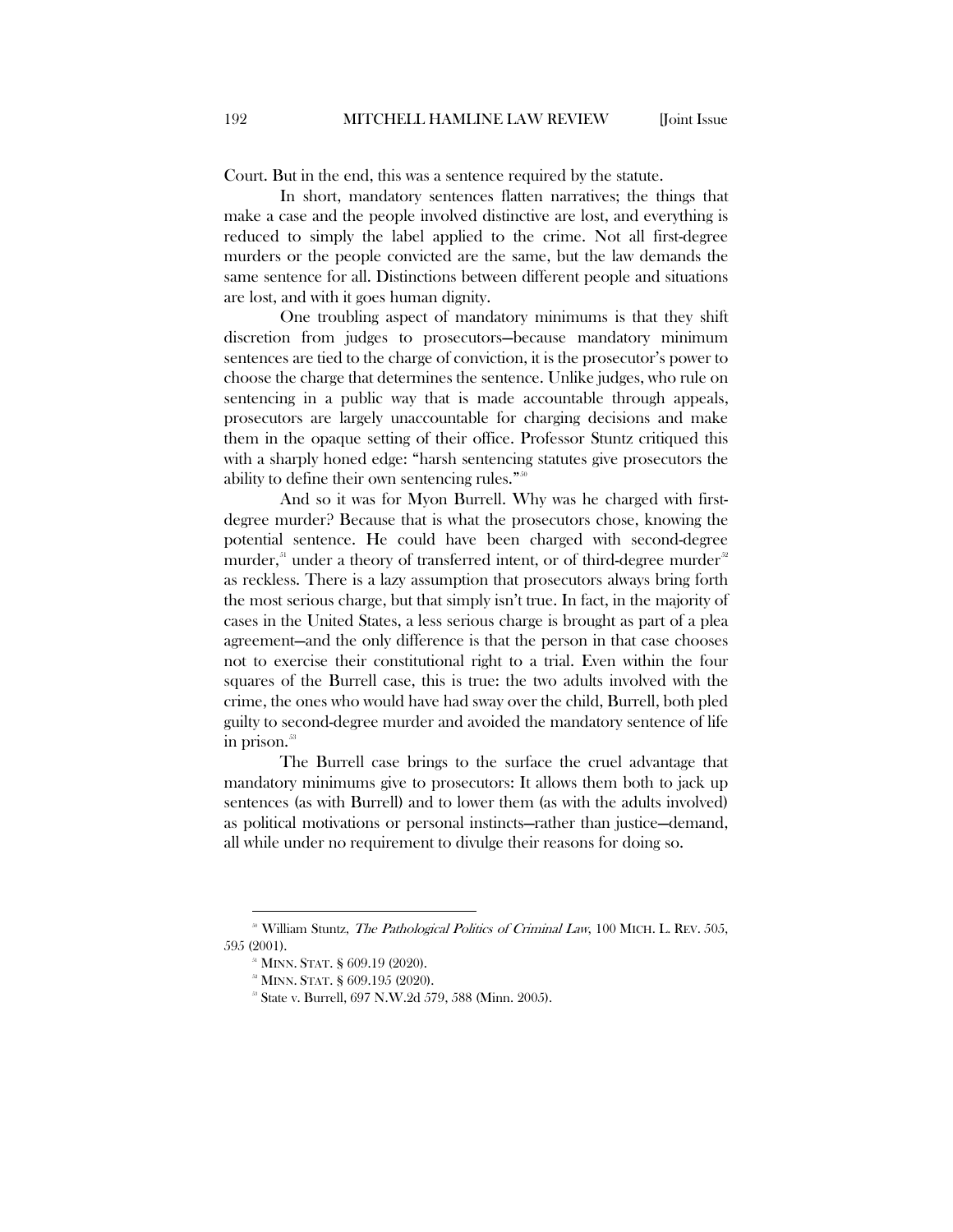#### D. The Power of Advocacy Outside the Courtroom

The Preamble to the United States Constitution begins with "We the People of the United States..."<sup>[54](#page-9-0)</sup> This sets the tone for the Constitution and lays the foundation for our country. Myon Burrell's case provides a modernday example of the true power of the People. When the justice system closed its doors to Burrell, the People opened them back up. In a conversation with co-author Leslie Redmond, Burrell states that he believes "everything that came out of the situation was because of community advocacy."<sup>[55](#page-9-1)</sup>

Long before Burrell's case received national news, his family fought tirelessly on his behalf. However, it was not until they gained the attention of Robin McDowell, an investigative reporter at the Associated Press, that Burrell's case would reach a major breakthrough. On January 28, 2020, McDowell published an article provocatively titled Amy Klobuchar Helped Jail Teen for Life, But Case Was Flawed.<sup>[56](#page-9-2)</sup> The following day, a community-led press conference was held at the Minneapolis Government Center.<sup>[57](#page-9-3)</sup> Former presidents of the Minneapolis NAACP Nekima Levy Armstrong and Leslie E. Redmond were two of the many organizers that called on Senator Klobuchar and Hennepin County Attorney Mike Freeman to right their wrongs by reviewing Burrell's case.<sup>[58](#page-9-4)</sup> This press conference garnered local and national news but did not receive a response from Senator Klobuchar and pushed Attorney Freeman to double down on his conviction.[59](#page-9-5) However, the community did not relent from its fight for Burrell's freedom.

By February 2020, media attention gained support from many Minnesotans, including Joe McLean who was the jury foreman when sixteen-year-old Myon Burrell was sentenced to life in prison.<sup>[60](#page-9-6)</sup> McLean

510358cdccf.

<sup>&</sup>lt;sup>54</sup> U.S. CONST. pmbl.

<span id="page-9-2"></span><span id="page-9-1"></span><span id="page-9-0"></span><sup>&</sup>lt;sup>55</sup> Myon Burell, Personal Communication, Jan. 30, 2021.<br><sup>56</sup> Robin McDowell, *Amy Klobuchar Helped Jail Teen for Life, but Case was Flawed*, ASSOCIATED PRESS (Jan. 28, 2020), https://apnews.com/article/115076e2bd194cfa7560cb4642ab8038/gallery/d3783e60c23e44 57b657e

<span id="page-9-3"></span> $57$  RAW: Minneapolis NAACP President Responds to AP Investigation into Myon Burrell Case, KARE 11 (Jan. 29, 2020), https://www.kare11.com/video/news/local/rawminneapolis-naacp-president-responds-to-ap-investigation-into-myon-burrell-case/89- 51f0fbe7-ce3d-418c-94fe-07814ef1ec00.

 $^{58}$  Id.

<span id="page-9-5"></span><span id="page-9-4"></span><sup>&</sup>lt;sup>39</sup> Matt Sepic, *Freeman Says He's Still Waiting for New Evidence to Reconsider Myon* Burrell Case, MPR NEWS (Feb. 25, 2020), https://www.mprnews.org/story/2020/02/24/freeman-says-hes-still-waiting-for-new-evidenceto-reconsider-myon-burrell-case.<br>
<sup>69</sup> Jury Foreman Regrets Convicting Teen in Girl's 2002 Death, CBS MINN. (Feb. 1,

<span id="page-9-6"></span><sup>2020),</sup> https:// minnesota.cbslocal.com/2020/02/01/jury-foreman-regrets-convicting-teen-in-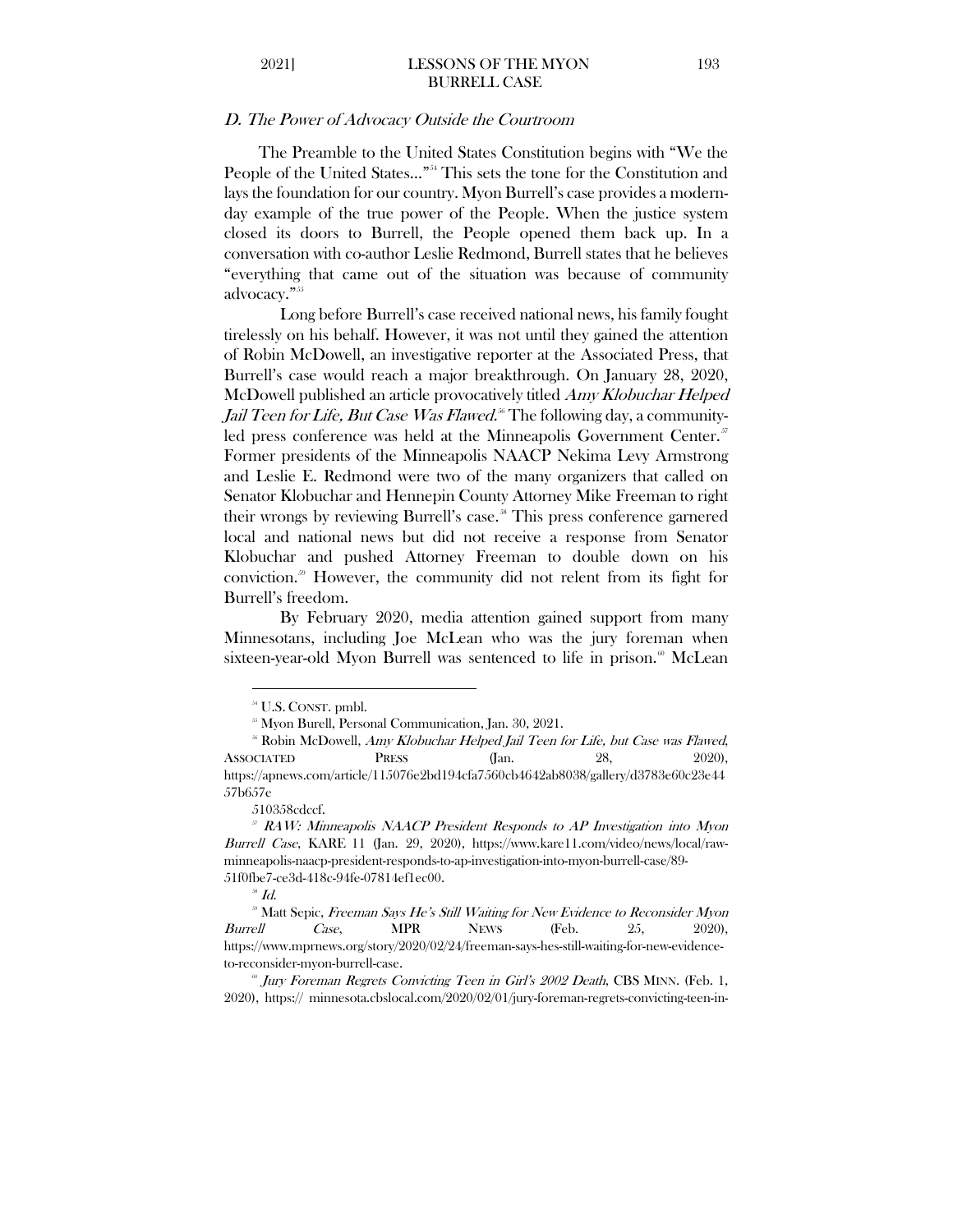came forward in local and national news outlets urging Attorney Freeman to reopen the case and explaining how he regrets convicting Burrell.<sup>[61](#page-10-0)</sup> The NAACP even issued a statement on the injustice and lack of evidence in the Burrell case.<sup>[62](#page-10-1)</sup>

On March 1, 2020, protestors shut down Senator Klobuchar's presidential campaign rally in Minnesota.<sup>[63](#page-10-2)</sup> Senator Klobuchar dropped out of the  $2020$  presidential race the following day.<sup>[64](#page-10-3)</sup> Her team reached out to the then president of the Minneapolis NAACP, Leslie E. Redmond, to arrange a meeting with Burrell's family and Nekima Levy Armstrong. The meeting was the first opportunity Senator Klobuchar had to meet Burrell's family and hear from them directly. During the meeting, Armstrong urged Senator Klobuchar to release a statement pushing for an independent investigation of Burrell's case and reiterated her support for Conviction Integrity Units. On March 5, 2020, Senator Klobuchar joined the fight by releasing a statement which included both of Armstrong's requests.<sup>[65](#page-10-4)</sup> The National NAACP and Minneapolis NAACP both publicly applauded Senator Klobuchar's letter.<sup>6</sup>

Once Senator Klobuchar was on board, it opened up the door for the expert legal panel, pardon hearing, and the formation of Minnesota's first Conviction Review Unit. The people pushed Senator Klobuchar, and she used her influence and power to push down the pathway toward Burrell's freedom.

Lawyers often have more power and influence than they would like to acknowledge. Charles Hamilton Houston reminded us that "a lawyer's

<span id="page-10-0"></span>girls-2002-death/.

 $^{61}$   $Id.$ 

<span id="page-10-1"></span><sup>&</sup>lt;sup>®</sup> NAACP Issues Statement on the Injustice and Lack of Evidence in the Myon Burrell Case, NAACP (Feb. 1, 2020), https://www.naacp.org/latest/naacp-issues-statement-injusticelack-evidence-myon-burrell-case/.

<span id="page-10-2"></span><sup>&</sup>lt;sup>63</sup> Brianna Pfannenstiel, Amy Klobuchar Cancels Rally After Black Lives Matter Protesters Seize Stage at Minnesota Event, USA TODAY (Mar. 1, 2020), https://www.usatoday.com/story/news/politics/elections/2020/03/01/ myon-burrellprotestors-shut-down-amy-klobuchar-event-before-super-tuesday/4926779002/.

<span id="page-10-3"></span><sup>&</sup>lt;sup>64</sup> Nick Corasaniti, Amy Klobuchar Drops Out of Presidential Race and Endorses Biden, N.Y. TIMES (Mar. 2, 2020), https://www.nytimes.com/2020/03/02/us/politics/amyklobuchar-drops-out.html.<br>65 Robin McDowell & Michael Rezendes, *Klobuchar Calls for Independent Review of* 

<span id="page-10-4"></span>Black Man's Case, ASSOCIATED PRESS (Mar. 5, 2020), https://apnews.com/article/ca6a1a5b1770506d96e659b8a2c5050f.

<span id="page-10-5"></span><sup>&</sup>lt;sup>66</sup> NAACP Commends Senator Amy Klobuchar's Call for Independent Investigation and Review into the Case Involving Myon Burrell, NAACP (Mar. 5, 2020), https://www.naacp.org/latest/naacp-commends-senator-amy-klobuchars-call-independentinvestigation-review-case-involing-myon-burrell/.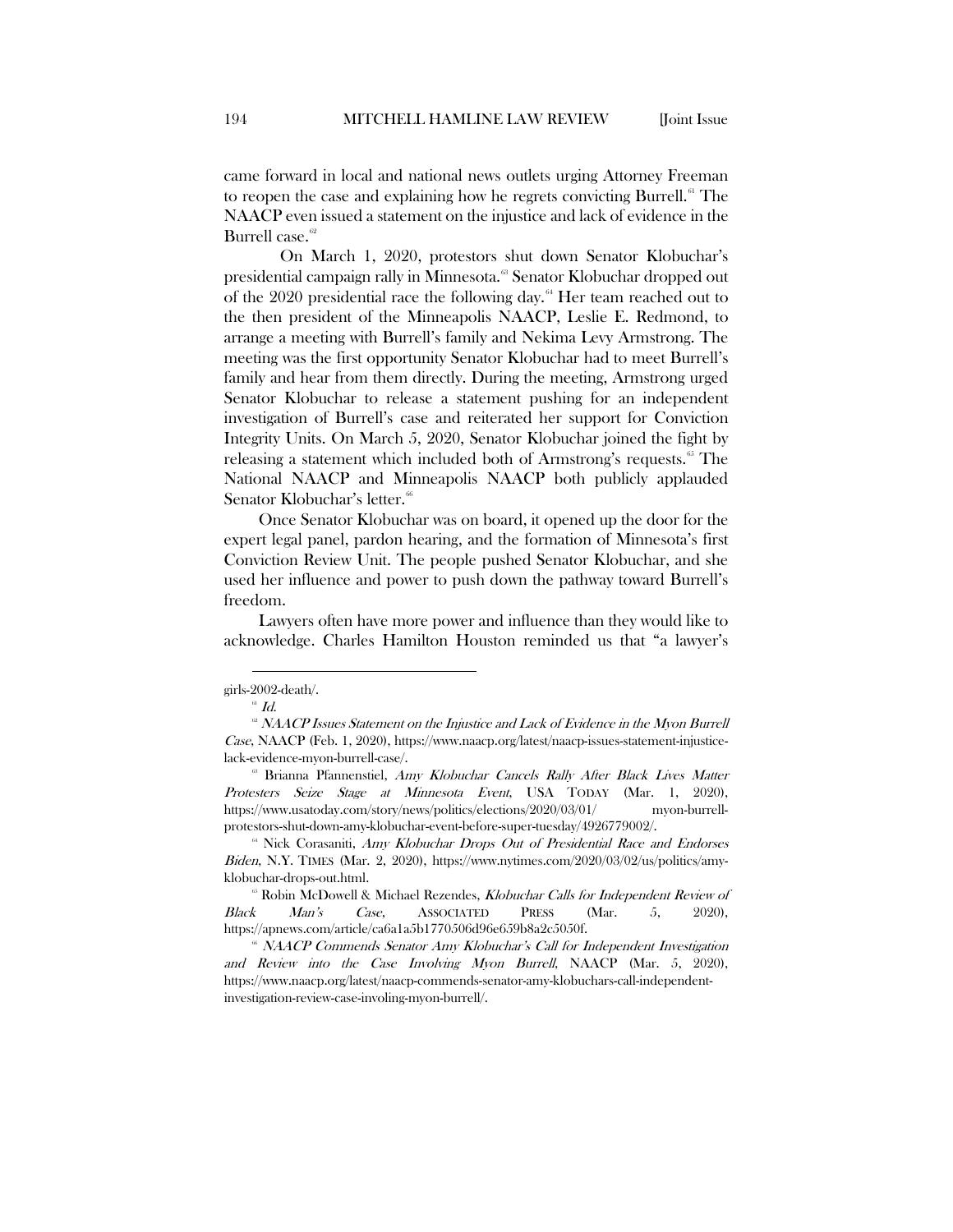either a social engineer or a parasite to society."<sup>[67](#page-11-0)</sup> Thankfully, in this situation, Senator Klobuchar ultimately chose to be a social engineer. Burrell's case revealed that there is a pathway to redemption for all of us, not just those who have criminal records. It is time for prosecutors to assume their roles as "ministers of justice"[68](#page-11-1) which requires them to seek out truth rather than convictions.

### E. The Potential of Conviction & Sentencing Review Units

 Emerging out of the innocence movement, the United States has seen significant growth in the development of what are variously known as "Conviction Integrity Units" or "Conviction Review Units." A recent survey of units in the United States revealed over 75 existing entities that are charged with taking a second look at troubling convictions.<sup><sup>[69](#page-11-2)</sup> Many new units</sup> are the products of progressive prosecutors who have been elected across the country.<sup>[70](#page-11-3)</sup>

There is a broad consensus among experts about the primary causes of wrongful convictions: misconduct by police and prosecutors, ineffective defense counsel, junk science, bad identification procedures, faulty eyewitness identifications, coercive interrogations, and unreliable informants.<sup> $n$ </sup> Several of these factors were at play in the Burrell case. Specifically, the role of unreliable informants played a major role in the panel's analysis.<sup>[72](#page-11-5)</sup> The Burrell Panel was fortunate to have the involvement of many of the leaders in the innocence and wrongful conviction movement, including Innocence Project co-founder Barry Scheck and Northwestern University's Laura Nirider.<sup>[73](#page-11-6)</sup>

Even with all of that experience in wrongful convictions, the Burrell panel went beyond the normal charge of conviction integrity reviews and examined the integrity of the *sentence* as well.<sup>[74](#page-11-7)</sup> Combining conviction and sentencing review proved to provide two extraordinary benefits. First, it encouraged the analytical frame of wrongful conviction review—the integrity

<span id="page-11-0"></span><sup>&</sup>lt;sup>67</sup> Steven D. Jamar, *Biographical Sketches: Charles Hamilton Houston*, HOWARD U. SCH. L. (2004), http://law.howard.edu/ brownat50/BrownBios/BioCharlesHHouston.html.

<span id="page-11-2"></span><span id="page-11-1"></span><sup>&</sup>lt;sup>88</sup> MODEL RULES OF PROF'L CONDUCT r. 3.8 cmt. (A.B.A. 1983).<br><sup>®</sup> Mark Osler & Leslie Redmond, Survey of Conviction Integrity/Review Units, (Jan. 2020) (unpublished survey) (on file with the authors).

<sup>&</sup>lt;sup>70</sup> Elizabeth Webster, *Postconviction Innocence Review in the Age of Progressive* 

<span id="page-11-4"></span><span id="page-11-3"></span>*Prosecution,* 83 ALB. L. REV. 989, 990 (2020).<br><sup>71</sup> Carrie Leonetti, *The Innocence Checklist*, 58 AM. CRIM. L. REV. 97, 100–101 (2021).<br><sup>72</sup> Burrell Report, *supra* note 14 at 16–30.

<span id="page-11-7"></span><span id="page-11-6"></span><span id="page-11-5"></span> $\overline{7}$  Id. at 45–48. Other experts involved included Mike Ware of Texas (who previously headed up one of the first conviction integrity units, in Dallas), David Singleton of Ohio (who serves as the Executive Director of the Ohio Justice & Policy Center), Maria Hawilo (a Distinguished Professor in Residence at Loyola Law School in Chicago), and former Ohio Attorney General James Petro. Id.

 $^{74}$  *Id.* at 4-7.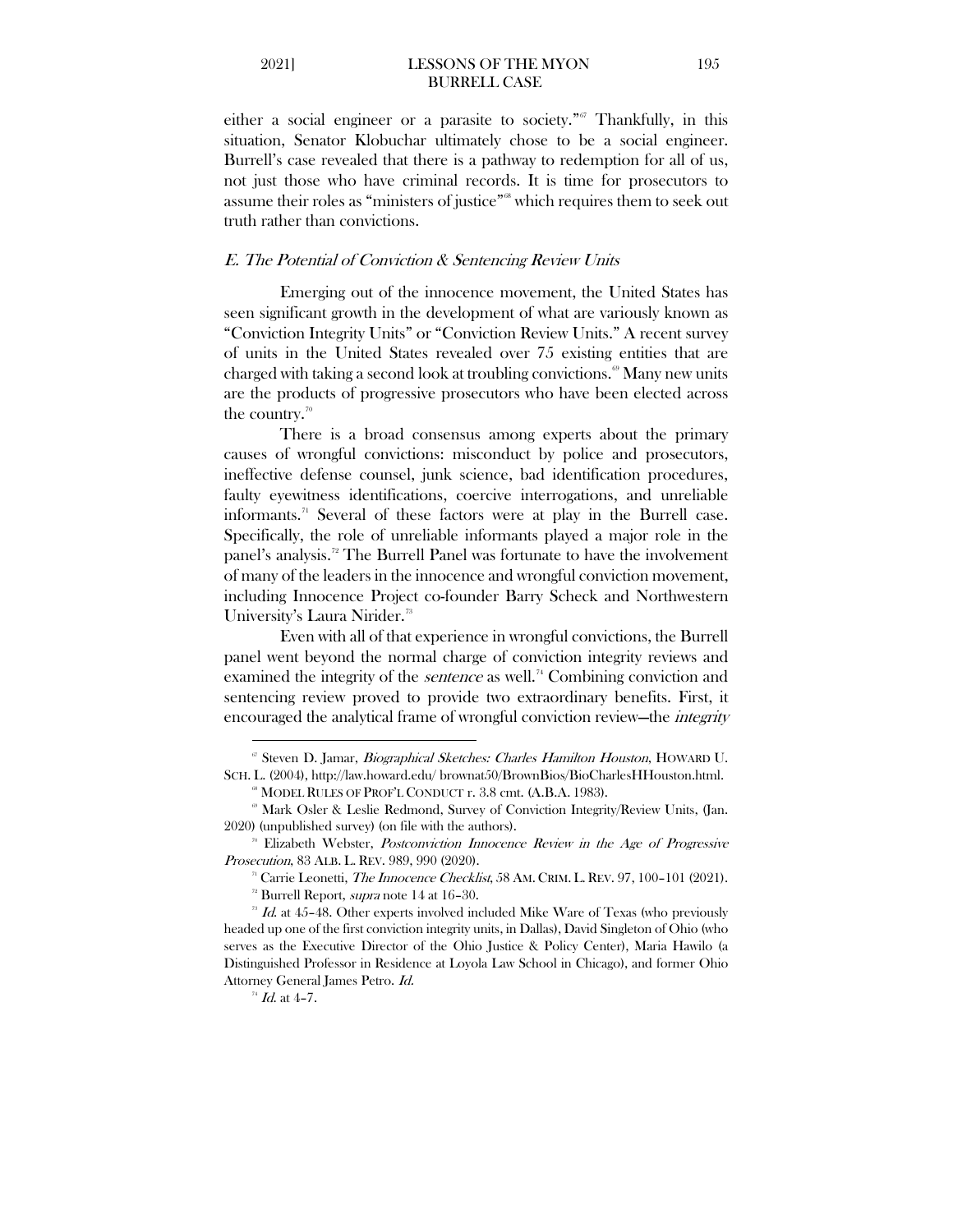of the conviction—to be applied to sentencing. Second, it ultimately opened an otherwise unavailable avenue to freedom - clemency. The first of these will be discussed here, while clemency will be addressed in the next section.

Traditionally, sentences are subjected to scrutiny in three ways. First, the sentencing scheme is sometimes re-evaluated in whole or in part, separate from a discrete case. For example, intense focus on over-sentencing of crack cases led to a reform of those laws and guidelines at the federal level and (sometimes) with a retroactive effect which led to the release of some of those over-sentenced for their crimes.<sup>[75](#page-12-0)</sup> Second, sentences can be reviewed on direct appeal or through a habeas petition. Finally, sentences are sometimes re-considered through second-look provisions including parole, compassionate release, and clemency.

However, second-look provisions too rarely invite a hard look at the continuing integrity of a sentence in the context of a particular case. Part of the problem is that petitioners in second-look processes usually are not provided with counsel, and (being incarcerated) they don't have the ability to do much investigation or research. One exception was the Obama clemency initiative. That project focused on whether a petitioner would be subjected to the same sentence under current law, along with individualized considerations such as violence while incarcerated. In that project, pro bono counsel was obtained for many petitioners.<sup>[76](#page-12-1)</sup> In the end, over  $1700$ commutations of sentence were granted as part of that initiative."

By merging sentence and conviction integrity, we were able to leverage the resources and techniques used for conviction review with our normal tools for sentence review. For example, the very notion of "integrity"—whether something holds up under scrutiny—is not often used in clemency work in analyzing sentences.<sup>[78](#page-12-3)</sup> But the concept works. In the Burrell panel report, the sentence was held up against the four traditional

<span id="page-12-0"></span><sup>&</sup>lt;sup>75</sup> Nicholas Bogel-Burroughs, For Inmates Released Under New Criminal Justice Reforms, 'Every Day Counts,' N.Y. TIMES (July 21, 2019), https://www.nytimes.com/2019/07/20/us/first-step-act-criminaljustice.html?searchResultPosition=1.

<span id="page-12-1"></span>Obama Administration Clemency Initiative, U.S. DEP'T. JUST., https://www.justice.gov/archives/pardon/obama-administration-clemency-initiative (last updated Jan. 12, 2021).<br><sup>77</sup> Gregory Korte, *Obama Grants 330 More Commutations, Bringing Total to a Record* 

<span id="page-12-2"></span><sup>1,715,</sup> USA TODAY (Jan. 19, 2017), https://www.usatoday.com/story/news/politics/2017/01/19/obama-grants-330-morecommutations-bringing-total-record-1715/96791186/.

<span id="page-12-3"></span><sup>&</sup>lt;sup>78</sup> This construct has been powerfully used in other contexts, such as the review of capital sentences. See Furman v. Georgia, 408 U.S. 238 (1972) (Opinions of Marshall, J. & Brennan, J.).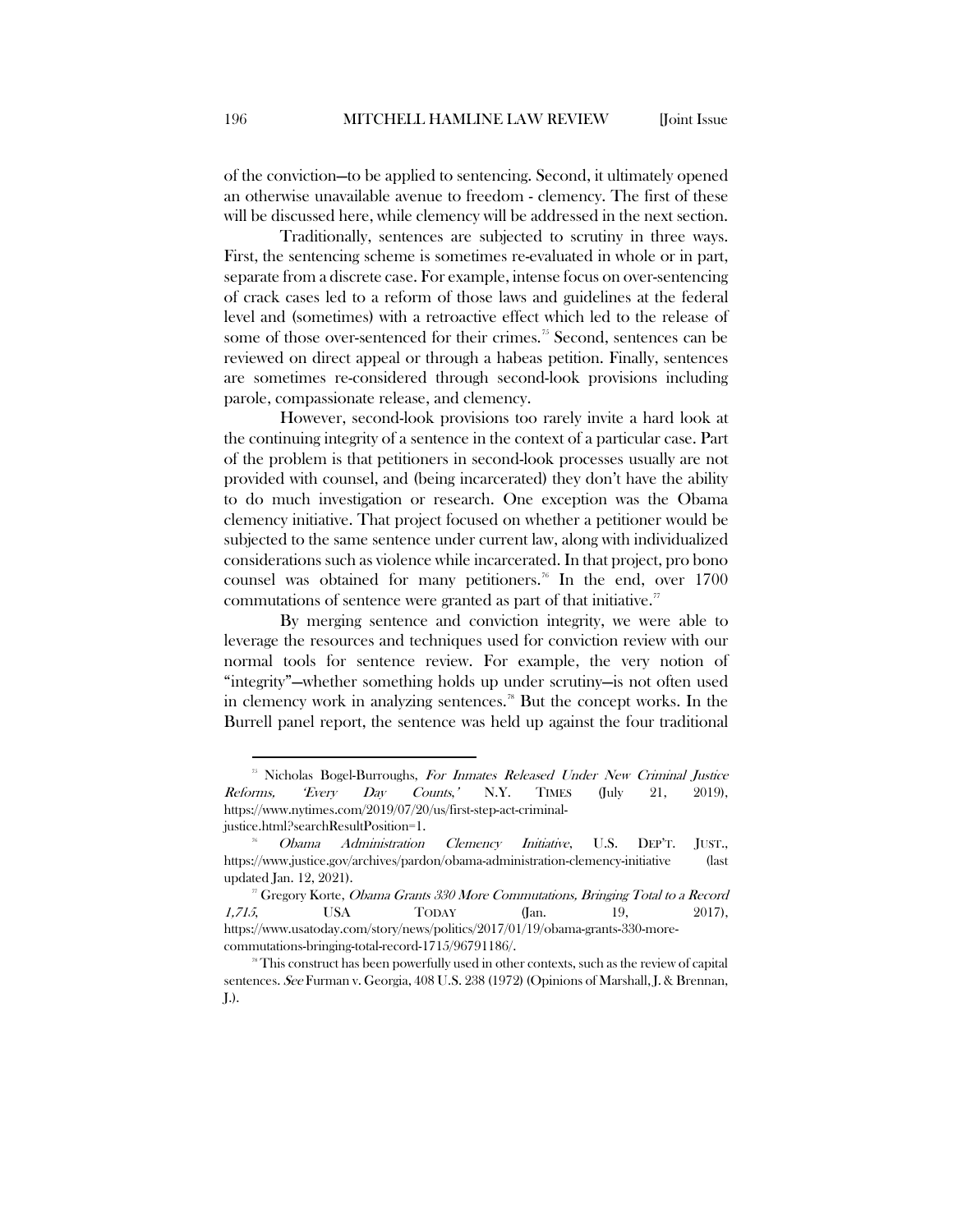goals of sentencing—retribution, deterrence, incapacitation, and rehabilitation—and found to lack integrity at this point in time.<sup>[79](#page-13-0)</sup>

No conviction integrity/review unit is known to now combine examination of both conviction and sentence, but there is great potential in this idea. Hopefully, conviction integrity and review units will look to this example as a means to expand both their work and true justice.

#### F. Clemency

 $\overline{a}$ 

Myon Burrell did not receive an exoneration or a new trial. Rather, he was released after his sentence was commuted by the Minnesota Board of Pardons,<sup>[80](#page-13-1)</sup> which consists of the Governor, the Attorney General, and the Chief Justice of the Supreme Court.<sup>[81](#page-13-2)</sup> Clemency is a process that has frequently been in the news since President Trump closed out his presidency with controversial grants. [82](#page-13-3) Even with all of the attention surrounding clemency, President Biden was still left with a pile of 14,000 undecided petitions to deal with. [83](#page-13-4) Within Minnesota, the Burrell case broke new ground in the use of clemency and offers a window into the opportunities and hurdles advocates see now.

Minnesota's clemency process, like those of too many other American jurisdictions (including the federal government),<sup>[84](#page-13-5)</sup> has been unproductive and sometimes unfair.<sup>85</sup> The Minnesota process is unusual. Petitioners for pardon<sup>[86](#page-13-7)</sup> or commutation<sup>[87](#page-13-8)</sup> submit their cases to the Department of Corrections and appear personally before a Pardon Board that consists of the Governor, the Attorney General, and the Chief Justice

<span id="page-13-1"></span><span id="page-13-0"></span><sup>&</sup>lt;sup>79</sup> Burrell Report, *supra* note 14 at 14–15.<br><sup>80</sup> Chao Xiong & Liz Sawyer, *Board of Pardons Commutes Myon Burrell's Sentence*, MINNEAPOLIS STAR TRIB.: LOCAL (Dec. 16, 2020, 4:52 AM), https://www.startribune.com/board-of-pardons-commutes-myon-burrell-sentence-calls-forimmediate-release-from-prison/573399171/.

 $^{81}$  *Id.* (the Chief Justice, Lori Gildea, was recused from this decision due to a conflict).

<span id="page-13-3"></span><span id="page-13-2"></span><sup>&</sup>lt;sup>82</sup> Rosalind S. Helderman, Josh Dawsey & Beth Reinhard, *Trump Grants Clemency to* 143 People in Late-Night Pardon Blast, WASH. POST (Jan. 20, 2021, 12:42 PM), https://www.washingtonpost.com/politics/trump-pardons/2021/01/20/7653bd12-59a2-11eb-8bcf-3877871c819d\_story.html.<br><sup>83</sup> Anita Kumar, *Trump Left Behind a Clemency Mess. The Clock's Ticking for Biden* 

<span id="page-13-4"></span>to Solve It., POLITICO (Feb. 11,  $2021$ ,  $4:30$  AM), https://www.politico.com/news/2021/02/11/biden-clemency-criminal-justice-468539.

<span id="page-13-5"></span><sup>&</sup>lt;sup>84</sup> Mark Osler, Fewer Hands, More Mercy: A Plea for a Better Federal Clemency System, 41 VT. L. REV. 465, 477–485 (2017).

 $^{85}$  Id. 491-493.

<span id="page-13-7"></span><span id="page-13-6"></span><sup>&</sup>lt;sup>86</sup> A pardon affects the underlying conviction, and usually (but not always) is granted to those who have completed their sentence.

<span id="page-13-8"></span><sup>87</sup> Unlike a pardon, a commutation leaves the conviction and its other effects intact but shortens the sentence.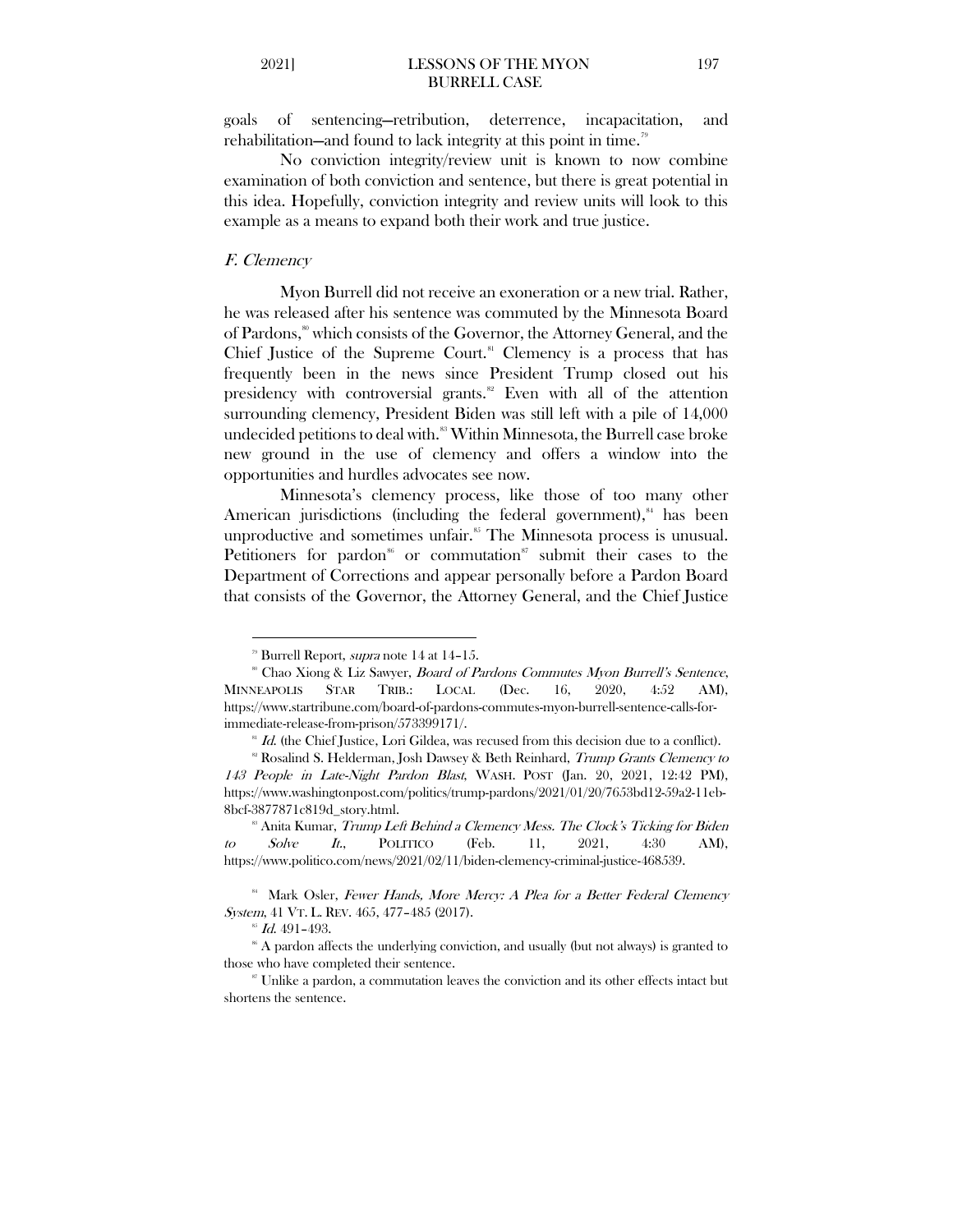of the Minnesota Supreme Court.<sup>[88](#page-14-0)</sup> State law requires that the vote among the Board be unanimous.<sup>[89](#page-14-1)</sup> The statute also creates three primary types of clemency: pardon, commutation, and "pardon extraordinary," which (somewhat ironically) is a pardon whose availability is restricted to those whose sentence has been completely served for at least five years, or ten years for a violent offense. [90](#page-14-2)

Over the past 30 years, clemency had atrophied in Minnesota. Typically, after 1990 only 7 to 25 pardon extraordinaries were granted per year.<sup>[91](#page-14-3)</sup> The Board granted its first commutation of sentence in 28 years (Burrell's was the second) earlier in 2020,<sup>[92](#page-14-4)</sup> and its first full pardon (as opposed to a pardon extraordinary) in over 35 years was granted to a woman whose initial hearing was held only minutes before Burrell's.<sup>[93](#page-14-5)</sup> The reasons for this drop-off were legion: political disinterest, the requirement of unanimity, recalcitrance by the Department of Corrections, and other factors all played a role.<sup>[94](#page-14-6)</sup>

In the unusual year of 2020, this disfunction mattered more than usual. At the time of Burrell's clemency hearing on December 15, 2020, Minnesota prisons were in crisis. Despite plenty of warning that COVID-19 would hit prisons hard,<sup> $95$ </sup> by the time of the hearing nearly half of Minnesota's prison population had contracted the disease and six incarcerated people had died.<sup>[96](#page-14-8)</sup> It was an abject failure. In other states

 $\overline{a}$ 

<span id="page-14-5"></span><sup>98</sup> Charmaine Nero, *Board of Pardons Votes to Grant Minnesota's 'First and Absolute'* Pardon in Over 35 Years, KARE 11 (Jan. 26, 2021, 7:05 PM), https://www.kare11.com/article/news/local/board-of-pardons-votes-to-grant-minnesotas-firstand-absolute-pardon-in-over-35-years/89-313922a7-7a73-425d-9f3d-3ad87840961e.

<sup>94</sup> Mannix& Birschbach, *supra* note 91.

<span id="page-14-8"></span><sup>96</sup> Randy Furst, Judge Rips Minnesota Corrections Department for Failing to Stem the Surge in COVID-19 Cases, MINNEAPOLIS STAR TRIB. (Dec. 11, 2020, 8:32 PM), https://www.startribune.com/judge-rips-minnesota-corrections-department-for-failing-tostem-the-surge-in-covid-19-cases/573374361/.

 $88$  MINN. CONST., art. V, § 7.

<sup>89</sup> MINN. STAT. § 638.02(1) (2020).

<span id="page-14-3"></span><span id="page-14-2"></span><span id="page-14-1"></span><span id="page-14-0"></span><sup>&</sup>lt;sup>90</sup> MINN. STAT. § 638.02(2) (2020).<br><sup>91</sup> Andy Mannix & Briana Birschbach, *Far From Grace: How Minnesota Radically* Changed the Way it Forgives Criminals, MINNPOST: NEWS, POLITICS & POLICY (July 30, 2015), https://www.minnpost.com/politics-policy/2015/07/far-grace-how-minnesotaradically-changed-way-it-forgives-criminals/.

<span id="page-14-4"></span><sup>&</sup>lt;sup>92</sup> Kevin Featherly, Woman Receives Rare Commutation of Sentence, MINN. LAWYER (June 18, 2020), https://minnlawyer.com/2020/06/18/woman-receives-rare-commutation-ofsentence/.

<span id="page-14-7"></span><span id="page-14-6"></span><sup>&</sup>lt;sup>95</sup> Mark Osler, We Must Thin the Prison Population Before Pandemic Hits Them, MINNEAPOLIS STAR TRIB. (Mar. 27, 2020, 5:43 PM), https://www.startribune.com/we-mustthin-the-prison-populations-before-pandemic-hits-them/569174562/.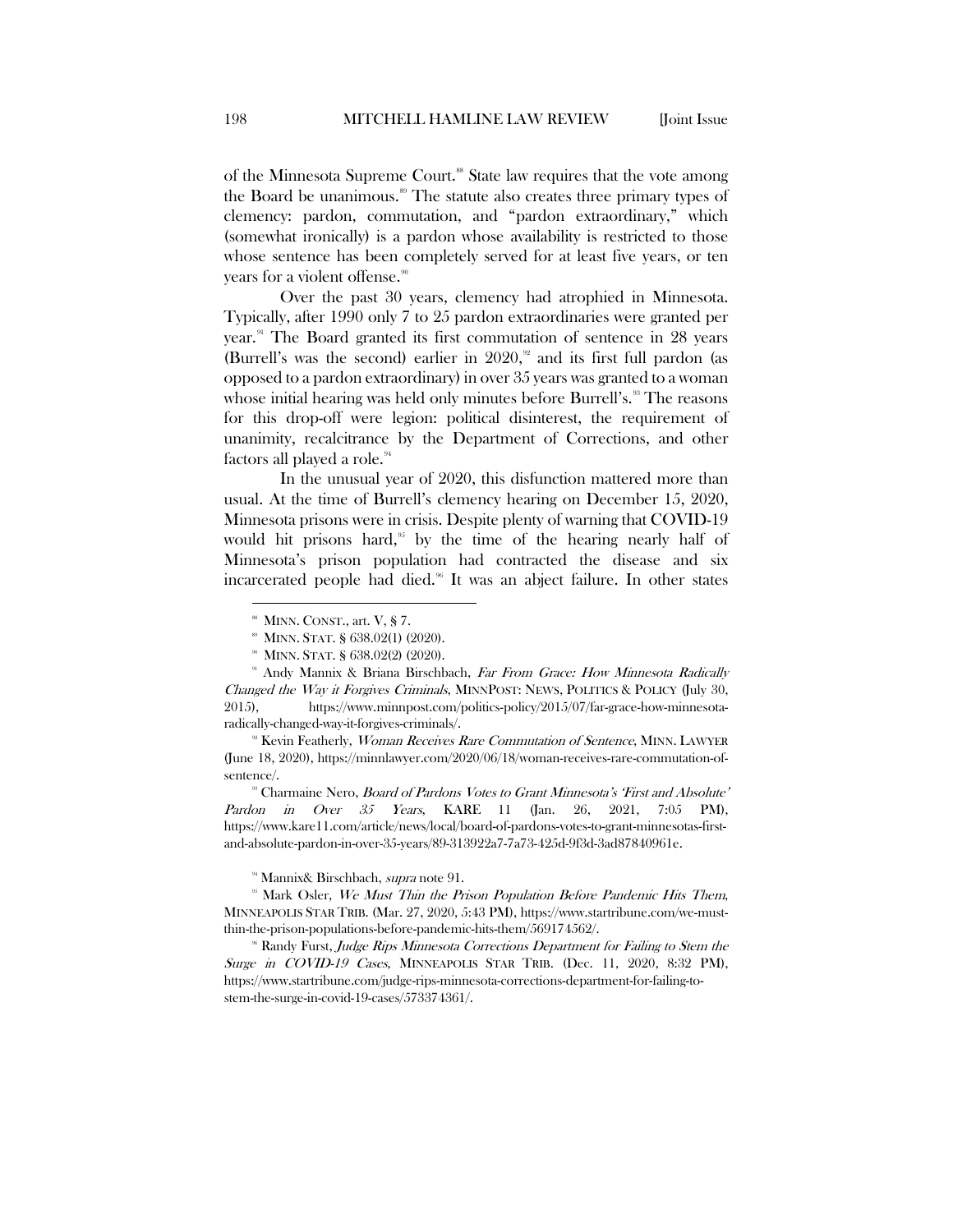clemency was used on an emergency basis to reduce prison populations,  $\mathcal{I}$ but Minnesota's process was too unwieldy to handle such a task.

With Myon Burrell's case, clemency had a breakthrough in Minnesota—a high-profile, challenging case that broadcast the possibilities of this institution. The Governor and Attorney General were public in heralding the breakthrough, with Governor Tim Walz saying, "It shows what this board can do; it can bring justice and mercy."<sup>[98](#page-15-1)</sup>

And so it has. The trick now will be to leverage this breakthrough to further advance mercy and justice. Three avenues offer the possibility of lasting change. First, there seems to a be a new will—evidenced by the breakthroughs in 2020—for the members of the Board itself to use the clemency power more vigorously. Second, a court challenge to the unanimity rule is now making its way through the Minnesota courts and may result in that limiting factor being struck down as unconstitutional. And finally, legislation has been advanced, with the support of the governor, that would thoroughly restructure of the clemency process.<sup>[99](#page-15-2)</sup>

Myon Burrell forged a path to freedom through clemency. Hopefully, that path will remain open for others in Minnesota. Governor Walz properly described the potential of clemency; the challenge now will be living that out.

# G. The Necessity of Multiple Second-Look Mechanisms

It is the tendency of government to use the tools of oppression robustly and the tools of freedom and equity with great reluctance. In criminal law, that means mechanisms like mandatory minimums, aggressive charging, and treating kids like adults come easy, but opening avenues to mitigating harsh sentences is hard. Yet the fight is worth it. Because there are so many avenues to over-sentencing, there needs to be multiple secondlook mechanisms that offer a real chance for mitigating harshness.

<span id="page-15-0"></span><sup>&</sup>lt;sup>97</sup> Kenny Lo, Betsy Pearl & Akua Amaning, *Clemency 101*, CTR. FOR AM. PROGRESS: CRIM. JUST. (May 1, 2020), https://www.americanprogress.org/issues/criminaljustice/reports/2020/05/01/484300/clemency-101/ (Oklahoma, for example, released 450 prisoners through clemency, Washington State released about 1100, and Kentucky released over 500 through clemency to avoid the effects of COVID-19); Christy Gutowski, Gov. J.B. Pritzker Quietly Grants Clemency Requests to Illinois Prisoners Amid Coronavirus Pandemic, Including One Released Thursday Who Had Been Serving Life, CHI. TRIB. (Apr. 9, 2020), https://www.chicagotribune.com/coronavirus/ct-coronavirus-pritzker-inmatecommutations-20200409-ql323nt4azfitagdeon5gswn2q-story.html (other states used clemency in less publicized but still significant ways during the crisis). <sup>\*</sup> Xiong & Sawyer, *supra* note 80.

<span id="page-15-2"></span><span id="page-15-1"></span><sup>&</sup>lt;sup>99</sup> Stephen Montemayor, Gov. Tim Walz Weighs Changes to State Pardon System, MINNEAPOLIS STAR TRIB. POLITICS (Mar. 31, 2020, 9:52 PM), https://www.startribune.com/gov-tim-walz-weighs-changes-to-state-pardonsystem/569270562/.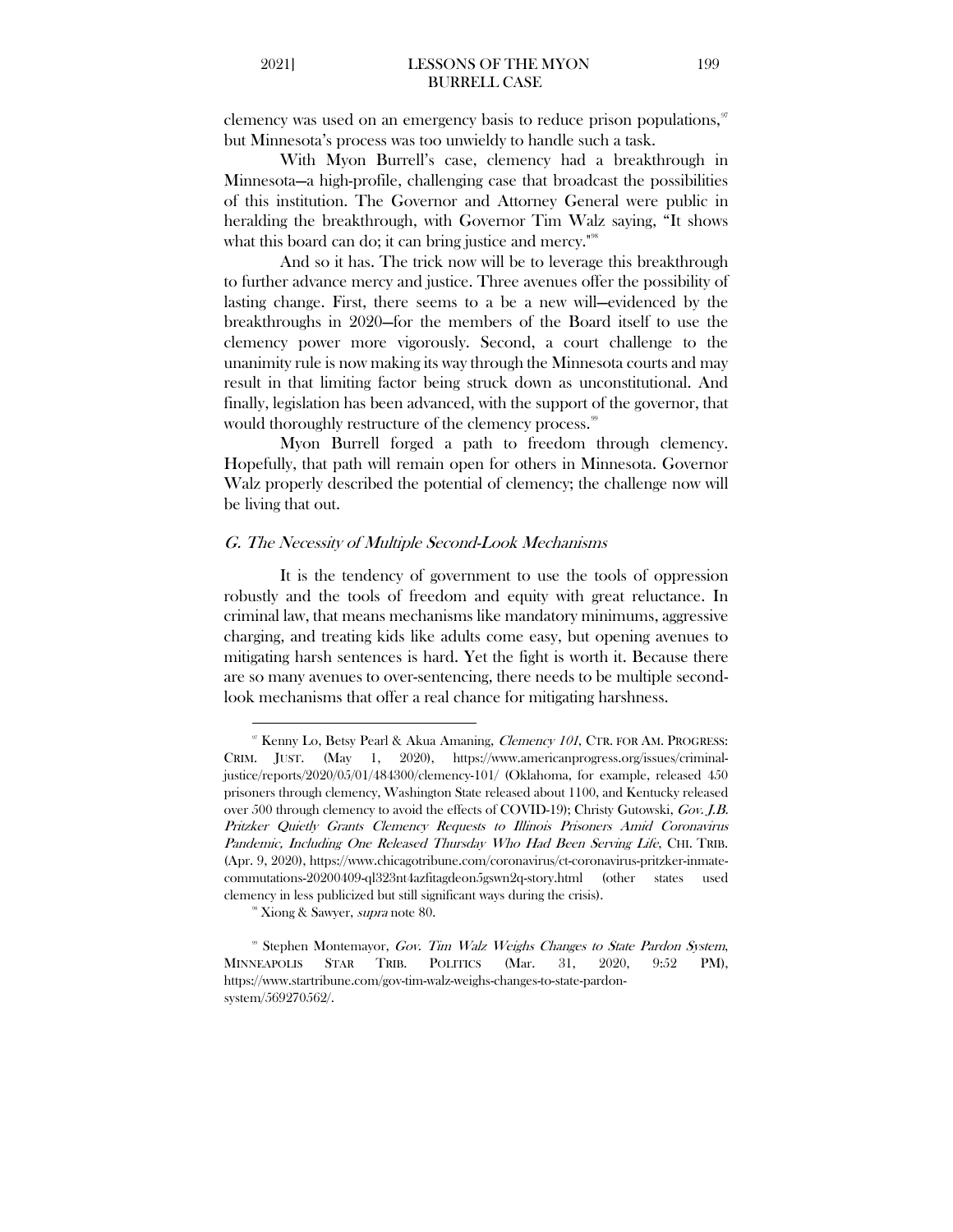Consider, as an example, the changes to federal law in just the mid-1980's (which, as we will see, impacted the options available to Myon Burrell). A series of provisions, supported by a bipartisan coalition, jacked up sentences. 1984 saw Congress create a commission to draft mandatory sentencing guidelines,<sup>[100](#page-16-0)</sup> bolster and extend the federal death penalty,<sup>[101](#page-16-1)</sup> and amend the bail laws by creating broad presumptions of detention in drug trafficking and other cases.<sup>[102](#page-16-2)</sup> In 1986, Congress passed the Anti-Drug Abuse Act (which included punitive mandatory minimums)<sup>108</sup> and 1987 saw the arrival of the new, and remarkably harsh, mandatory sentencing guidelines. Finally, Congress kept it up by passing another Anti-Drug Abuse Act, which (among other provisions) applied the mandatory minimums in drug cases to co-conspirators. $^{104}$  $^{104}$  $^{104}$ 

While piling all of these provisions on the backs of criminal defendants, Congress simultaneously hobbled the second-chance provisions that might mitigate all of this retributive legislation. In 1987, Congress completely eliminated parole from the federal system,<sup>[105](#page-16-5)</sup> thus taking away the primary mechanism for the review and amendment of lengthy sentences. A decade later, in 1996, President Clinton signed the Antiterrorism and Effective Death Penalty Act (AEDPA). [106](#page-16-6) The AEDPA codified and extended restrictions on habeas corpus already imposed by the judiciary.<sup>[107](#page-16-7)</sup> Because of the AEDPA, federal habeas relief is available to both federal and state petitioners, and state inmates like Burrell are able to file habeas petitions rooted in the United States Constitution or federal law—for example, challenging a sentence that violates the Eighth Amendment's ban on cruel and unusual punishment. However, the AEDPA restricts state prisoners such that they can only file a federal habeas petition if they have

<span id="page-16-0"></span><sup>100</sup> Comprehensive Crime Control Act of 1984, Pub. L. No. 98-473, 98 Stat. 1837 (1984).

 $101$  Id.

<span id="page-16-2"></span><span id="page-16-1"></span><sup>102</sup> See Bail Reform Act of 1984, 18 U.S.C. §§ 3141-3150 (1986); United States v. Salerno, 481 U.S. 739 (1987) (deeming the statute constitutional—despite the plain threat to the presumption of innocence).

 $\text{103}$  Anti-Drug Abuse Act of 1986, Pub. L. No. 99-570 (1986).

<sup>104</sup> Anti-Drug Abuse Act of 1988, Pub. L. No. 100-690 (1988).

<span id="page-16-5"></span><span id="page-16-4"></span><span id="page-16-3"></span><sup>&</sup>lt;sup>105</sup> Comprehensive Crime Control Act of 1984, Pub. L. No. 98-473, 98 Stat. 1837 (1984) (that legislation tied the end of parole with the forthcoming institution of mandatory guidelines on Nov. 1, 1987).

<span id="page-16-6"></span><sup>&</sup>lt;sup>106</sup> Act of Apr. 24, 1996, Pub. L. No. 104-132, 110 Stat. 1214 (1996) (codified in part at 28 U.S.C. §§ 2244–2267).

<span id="page-16-7"></span> $107$  Lee Kovarsky,  $AEDPA's$  Wrecks: Comity, Finality, and Federalism,  $82$  Tul. L. REV. 443, 448 (2007).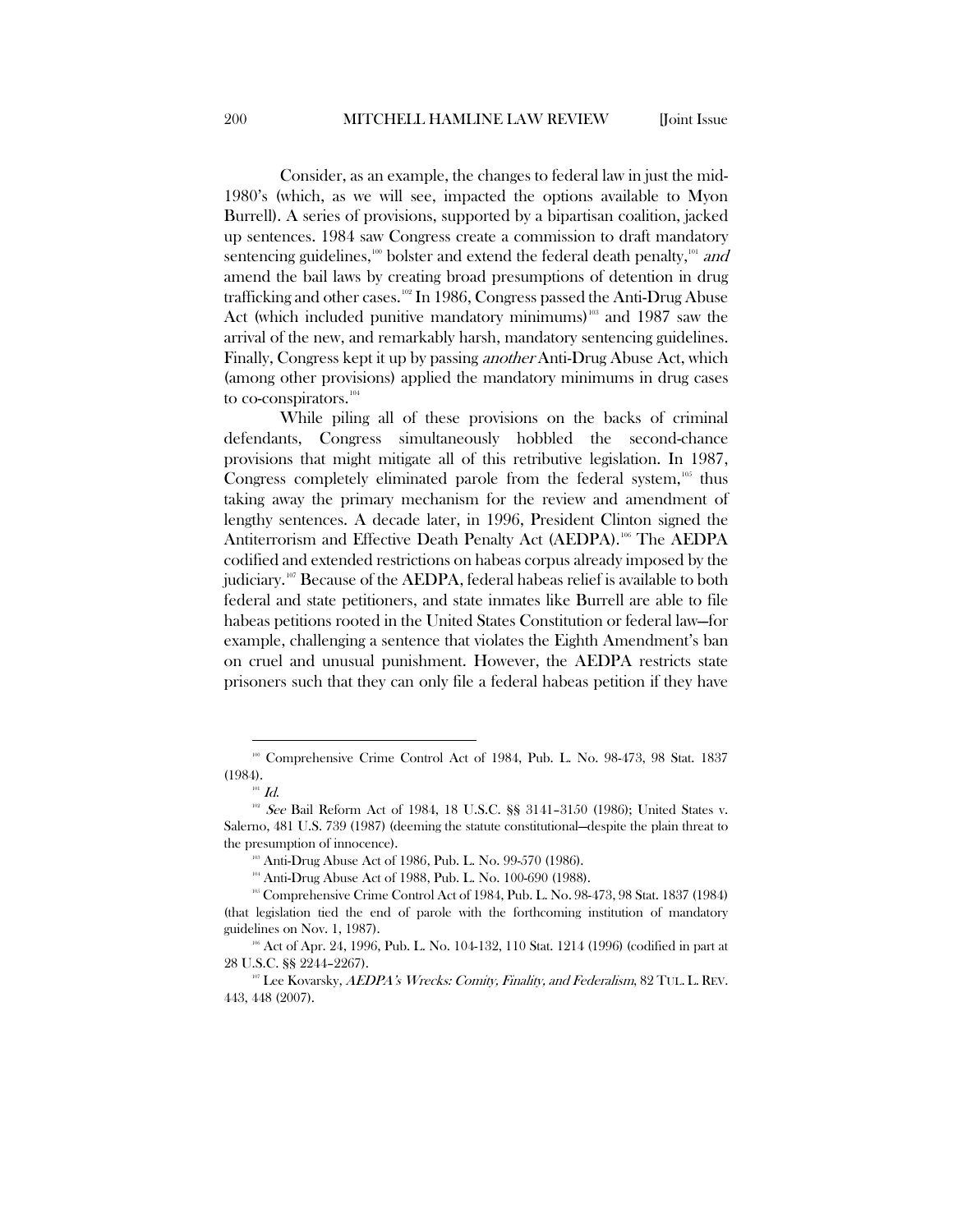exhausted all remedies in the state. [108](#page-17-0) Simultaneously, the AEDPA also bars habeas claims which *have* been adjudicated by the state,<sup>[109](#page-17-1)</sup> with key exceptions.[110](#page-17-2) People held in state prisons have only one year from completion of appeals to file federal habeas<sup>[111](#page-17-3)</sup> and late or subsequent petitions are accepted only in extraordinary circumstances.<sup>[112](#page-17-4)</sup>

Myon Burrell did file unsuccessful appeals and an equally unsuccessful post-conviction petition for a new trial in state court.<sup>[113](#page-17-5)</sup> He would not have been eligible for parole consideration for another two decades. It was not until the interventions described above, which are nearly unique to this case, that a comprehensive review took place.

Certainly, each second-look mechanism has drawbacks. Clemency is subject to the political whims of the moment and is dependent on the philosophies of those in power. Allowing judges to review cases and amend sentences can be broadly productive (as it was with the federal First Step Act), $14$  but creates disparities between those judges willing to adjust sentences and those who refuse. Parole is sadly opaque and suffers from both political sway and uneven application.

In other words, each of the second-look mechanisms creates a gap. That means that to allow worthwhile cases to receive second-look reviews, we need multiple and overlapping processes. That, after all, would be nothing more than what legislatures have done to create over-sentencing in the first place: enable overlapping processes that move towards a common goal. If we are to have several in the service of retribution, we will need several in the service of justice and mercy as well.

#### IV. CONCLUSION

Rev. Dr. Martin Luther King Jr. reminded us that "the arc of the moral universe is long, but it bends toward justice."[115](#page-17-7) That arc, however, must be

 $\overline{a}$ 

<sup>111</sup> 28 U.S.C. § 2244(d).

<span id="page-17-7"></span>March 31, 1968. SMITHSONIAN INSTITUTE, "Martin Luther King, Jr." Some argue that it represents a spiritual value more than a political one. Matt Lewis, Obama Loves Martin

<span id="page-17-0"></span> $108$  28 U.S.C. § 2254(b)(1)(A); 28 U.S.C. § 2254(b)(1)(B) (Exceptions exist if there is no state corrective process or circumstances exist that render such process ineffective.). <sup>109</sup> 28 U.S.C. § 2254(d).

<span id="page-17-2"></span><span id="page-17-1"></span> $110$  28 U.S.C. § 2254(d)(1) (Those exceptions are cases where the state court has issued a decision that is "contrary to, or involved an unreasonable application of, clearly established Federal Law, as determined by the Supreme Court of the United States", 28 U.S.C. §2254(d)(1), or was based on "an unreasonable determination of the facts in light of the evidence presented in the State court proceeding." 28 U.S.C. §2254(d)(2).)

 $112$  See 28 U.S.C. § 2244(b); 28 U.S.C. § 2244(d)(1)(C); 28 U.S.C. § 2244(d)(1)(D).

<sup>&</sup>lt;sup>113</sup> Burrell v. State, 858 N.W.2d 779 (Minn. 2015).

<span id="page-17-6"></span><span id="page-17-5"></span><span id="page-17-4"></span><span id="page-17-3"></span> $114$  The First Step Act of 2018: One Year of Implementation, U.S. SENT'G. COMM'N. (Aug. 2020), https://www.ussc.gov/sites/default/files/pdf/research-and-publications/researchpublications/2020/20200831\_First-Step-Report.pdf.<br><sup>115</sup> This famous truism was used by King in an address at the National Cathedral on